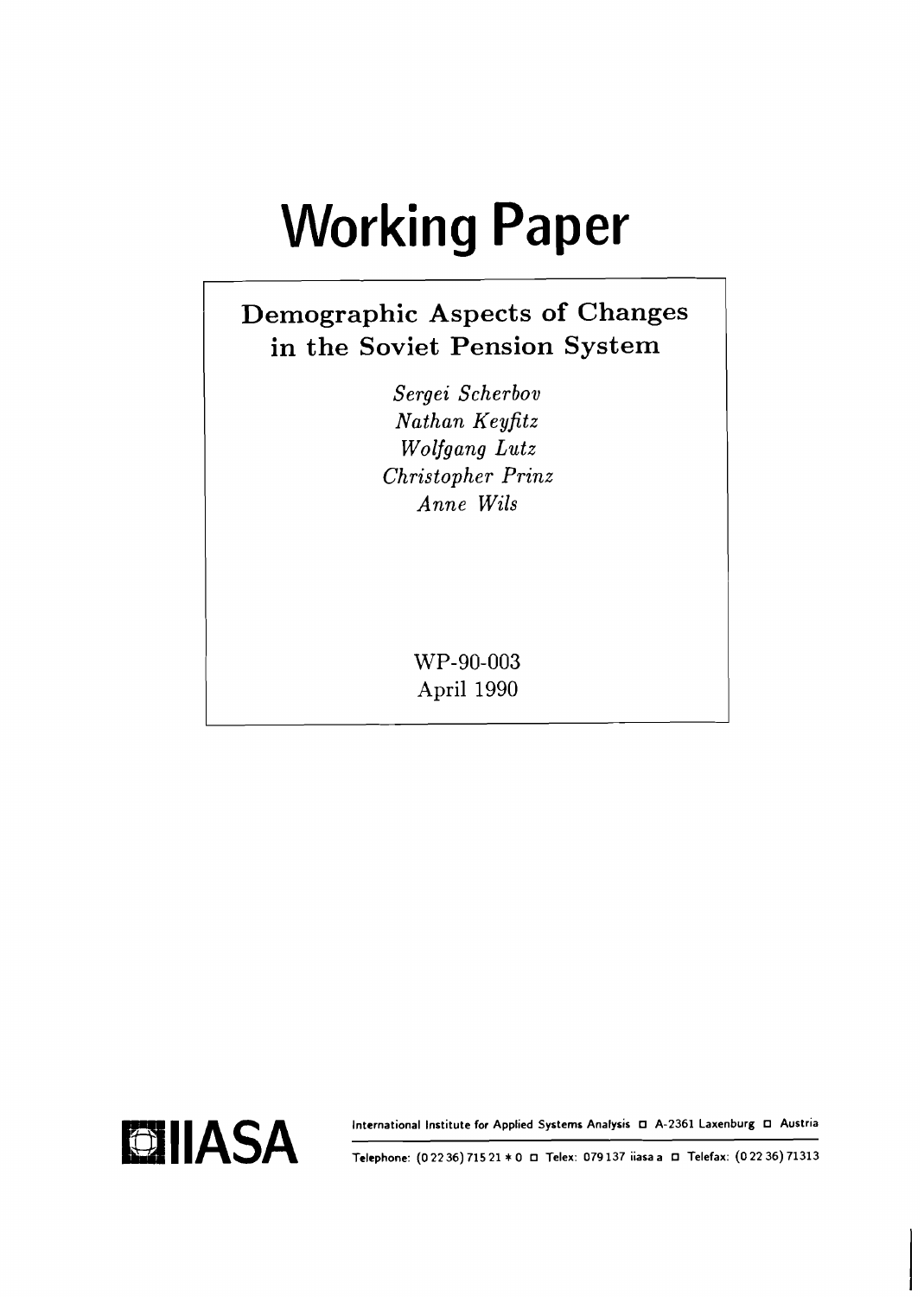# Demographic Aspects of Changes in the Soviet Pension System

*Sergei Scherbov Nathan Keyfitz Wolfgang Lutz Christopher Prinz Anne Wils* 

> WP-90-003 April 1990

**Working** *Papers* are interim reports on work of the International Institute for Applied Systems Analysis and have received only limited review. Views or opinions expressed herein do not necessarily represent those of the Institute or of its National Member Organizations.





**Telephone: (0 22 36) 715 21** *t* **0 Telex: 079 137 iiasa a Telefax: (0 22 36) 71313**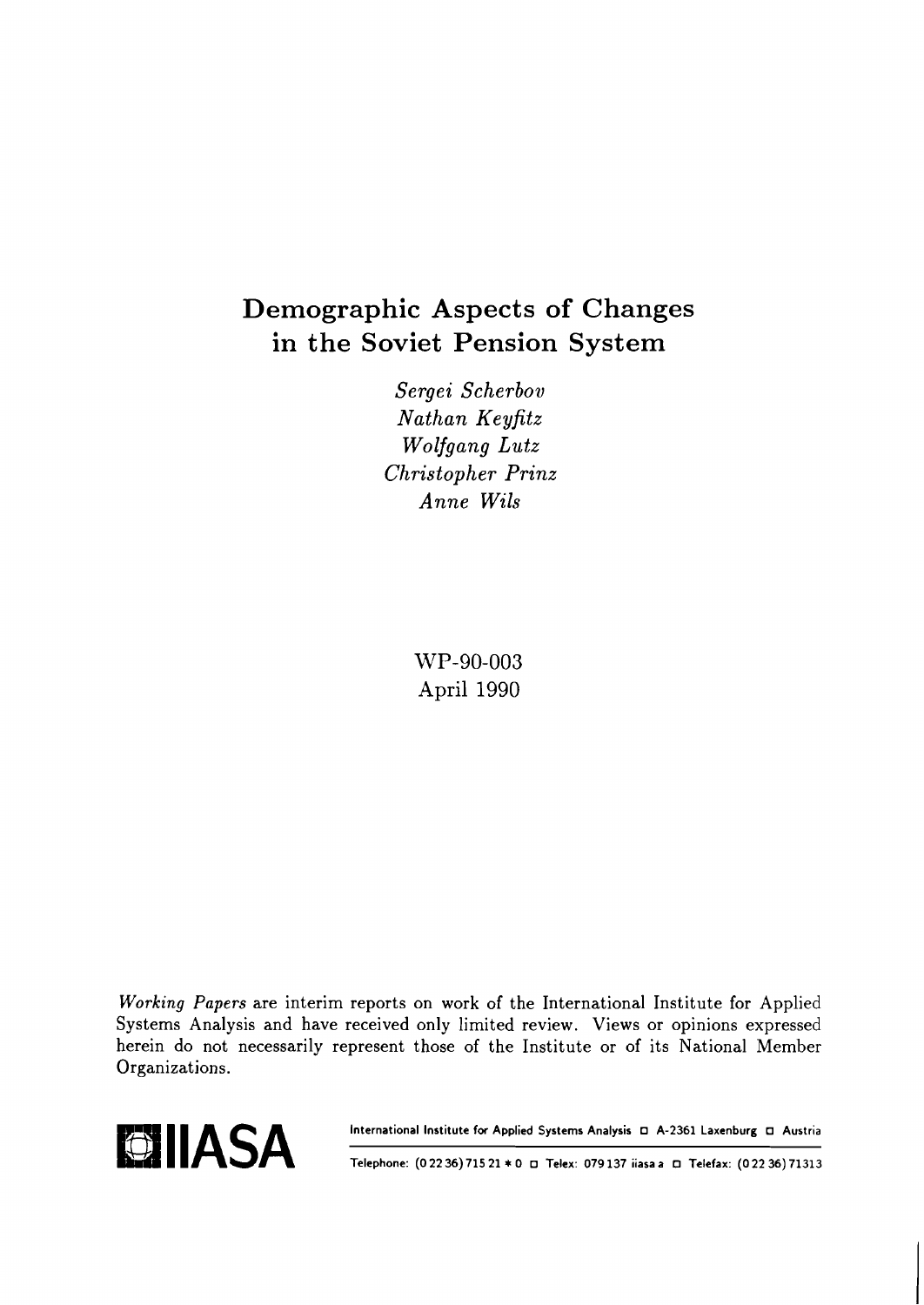#### **FOREWORD**

The Population Program has taken special interest in those features and problems that are common to all social and economic systems, whether they be socialist or free enterprise. Of these perhaps the most important is the aging of populations with the decline of birth and death rates. No arrangement of the production process however ingenious or however humane can avoid the effects of population aging; yet aging will show different faces in different economic arrangements.

Aging shows itself most directly where the old are provided for by a specific social security tax. If the tax is fixed at a level just sufficient to provide for a growing population then it will be too low when the population ceases to grow; sooner or later there will have to be a painful raising of the tax if the old are to be provided with the same benefits.

Where the old age pensions are paid out of general receipts of the state then the effect of aging is partly hidden. It may be covered by reduction of other state expenses, by deferral of maintenance of infrastructure, and in other ways. Both the United States and the USSR show how such deferral can prevent the recognition of budgetary imbalances. Demographers have something of the role of accountants in presenting real costs, whether of aging or other population change. Their task is to foresee and announce the bad news of aging.

They also recognize that what is bad news for the state financing arrangements is good news for the individuals who benefit by living longer than earlier generations did. Their longer lives are in part due to medical services provided by society; should they not work for at least part of their extended survivorship so as to repay their medical costs and prevent themselves from being a burden? That is partly a question of ethics and personal preference with which demographers do not deal; they note only that in all countries workers today tend to retire younger rather than older. Whereas the very notion of retirement was unknown until a century ago - people worked as long as they were physically able - now retirement is sought as soon as possible, and for the most part by charges placed on the succeeding generation. And this despite the fact that people are healthy for more years, and most modern work does not require strong bodies anyhow.

The larger question is to find a compromise, acceptable to all generations, taking account of the wish to retire on the one hand, and the health of the economy on the other. The data and analysis of this paper aim to make a contribution to this overarching problem.

> Nathan Keyfitz Leader Population Program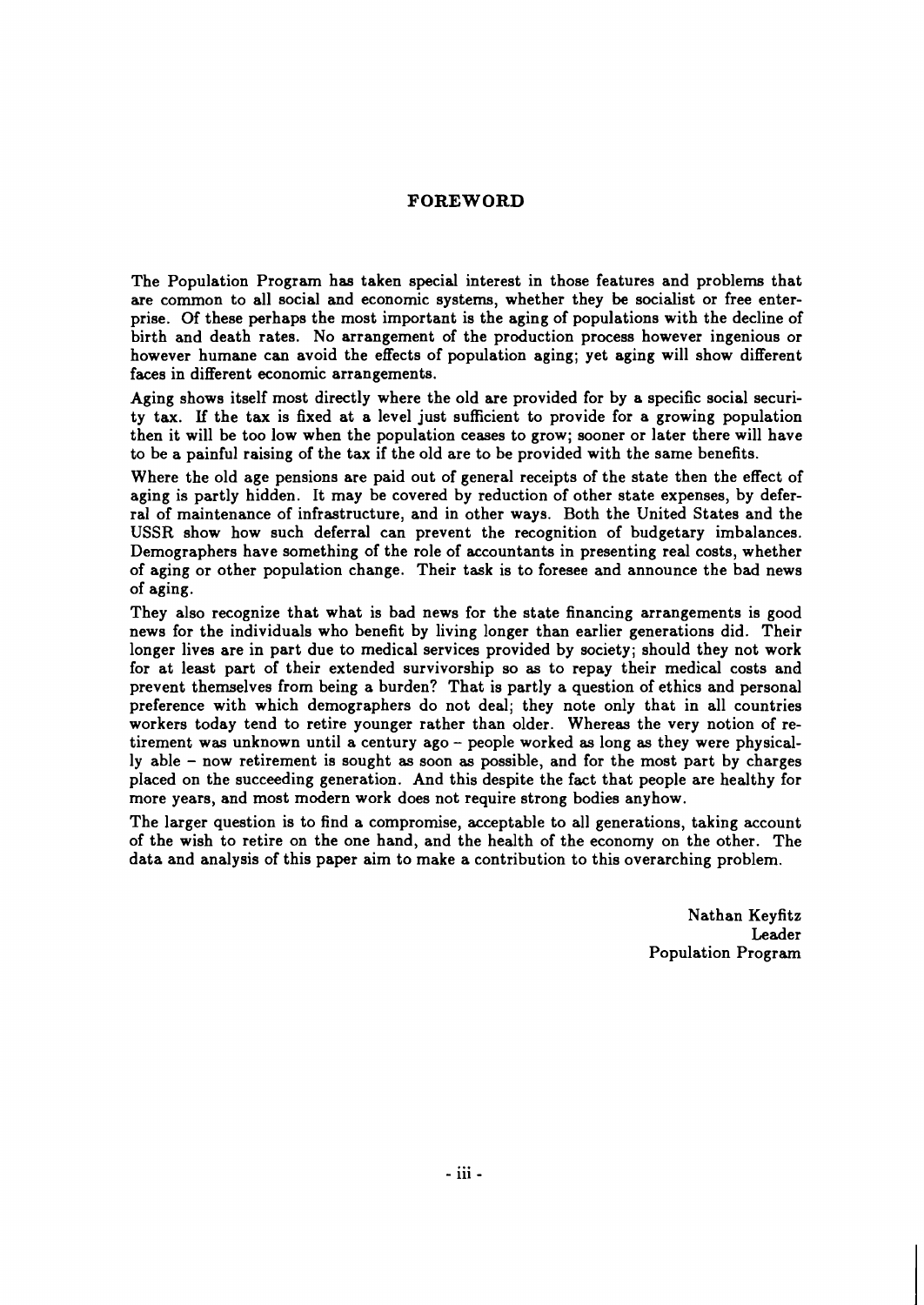# **ABSTRACT**

**The paper discusses the consequences of possible demographic changes in the USSR as a whole and at the regional level upon the pension system under different assumptions about retirement ages. Some general recommendations on changes in the pension system based on international experience are presented.**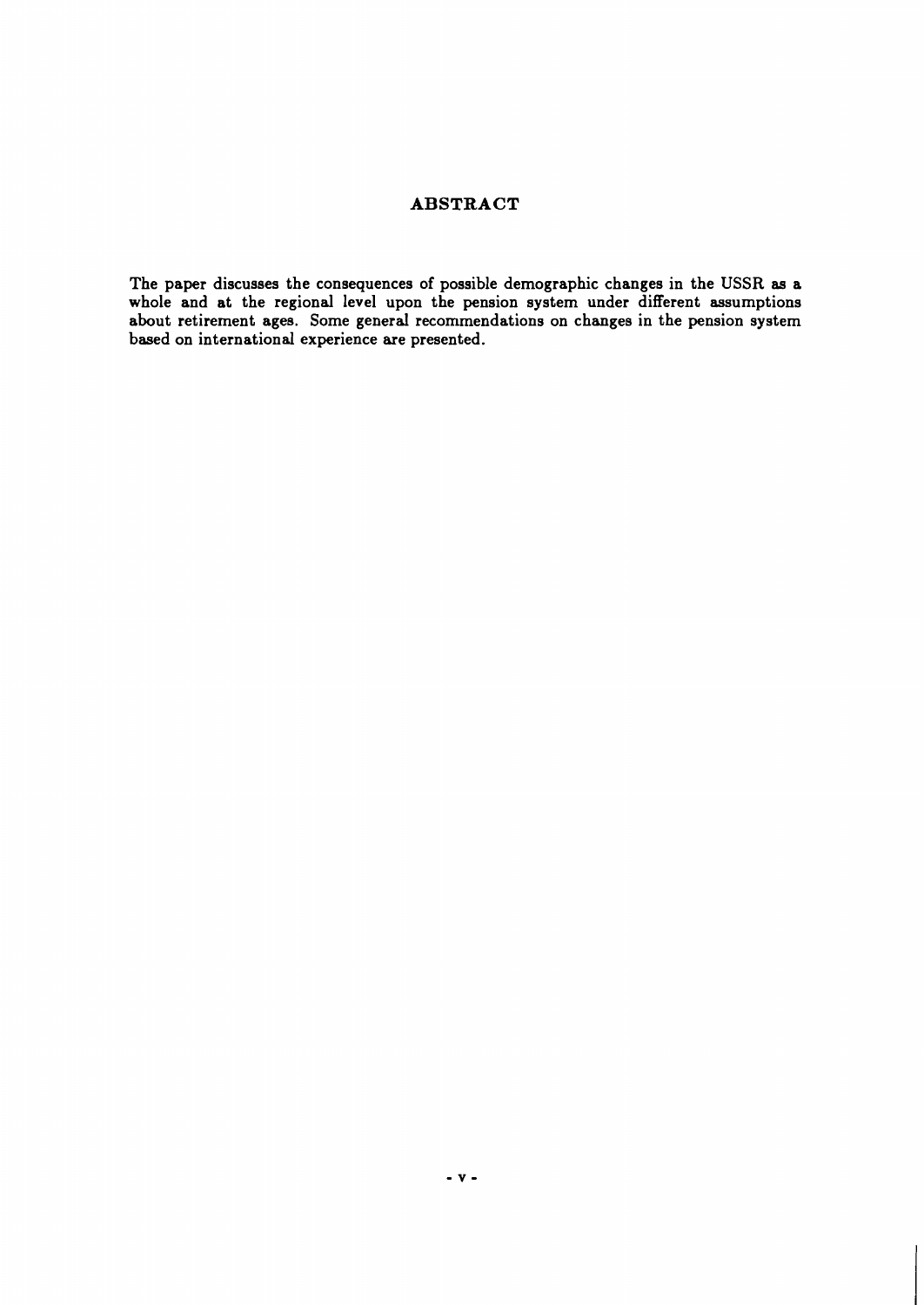# **TABLE OF CONTENTS**

| 1. Introduction                                                                                                                                         | 1                    |
|---------------------------------------------------------------------------------------------------------------------------------------------------------|----------------------|
| 2. Expected Future Changes in the Number of Workers<br>Per Pensioner in the Republics of the USSR                                                       | 1                    |
| 3. Distribution by Republics                                                                                                                            | 4                    |
| 4. Interpretation: Some Reasons for Caution and<br>More Information Needed                                                                              | 10                   |
| 5. Some General Thoughts on Alternative Pension<br>Systems: Combining State Pensions with Private<br>Savings, Family Support and Continued Work Options | 13                   |
| 5.1. State pensions<br>5.2. Private savings<br>5.3. Family and local community help<br>5.4. Work for the old in protection areas of the economy         | 14<br>15<br>16<br>17 |
| 6. Conclusions                                                                                                                                          | 17                   |
| Appendix                                                                                                                                                | 18                   |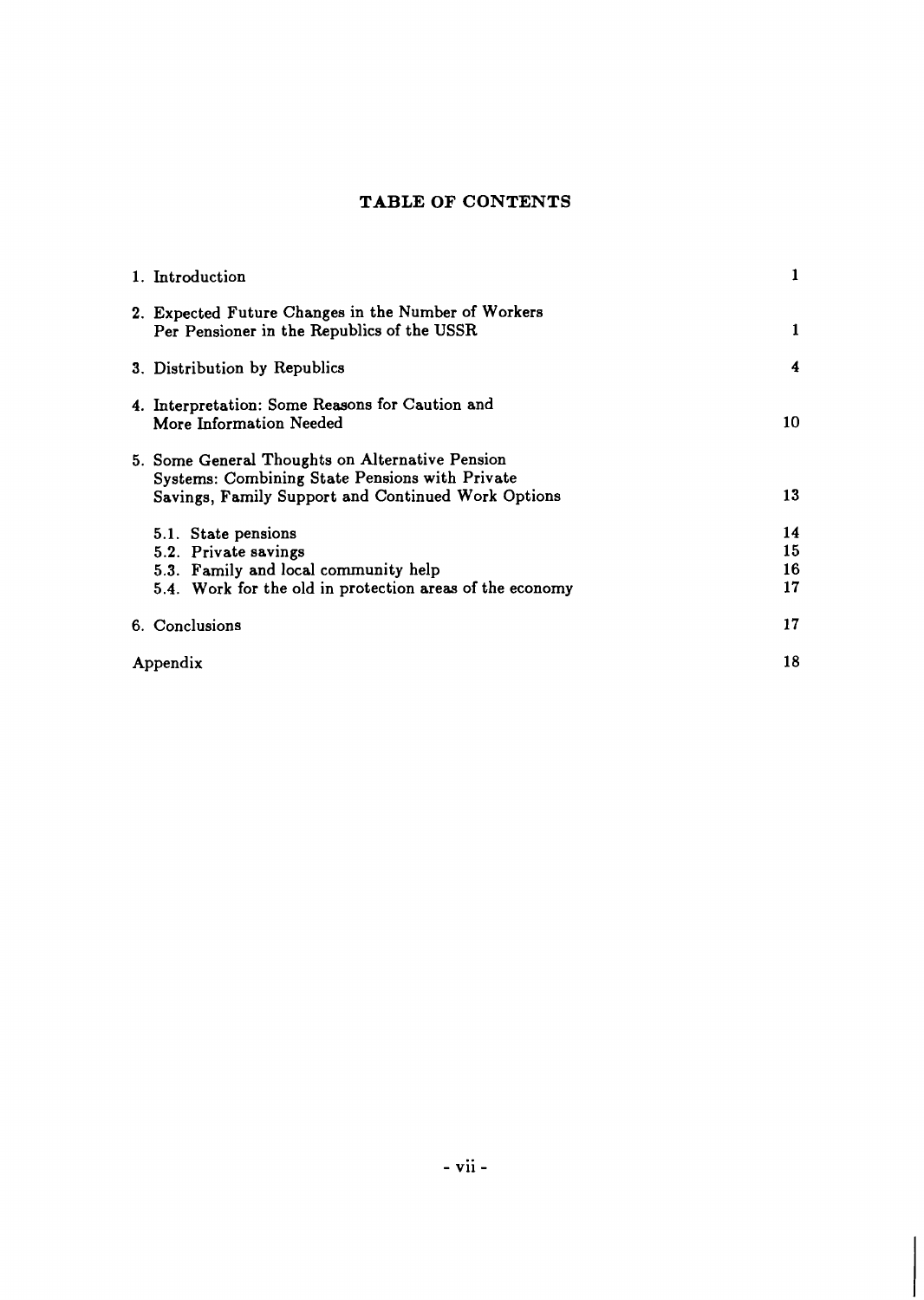#### **DEMOGRAPHIC ASPECTS OF CHANGES IN THE SOVIET PENSION SYSTEM**

*Sergei Scherbov, Nathan Keyjitz, Wolfgang Lutz, Christopher Prinz and Anne Wils* 

#### **1. Introduction**

Following the visit of a Soviet government delegation headed by Deputy Prime Minister N. Laverov, IIASA's Population Program was invited to provide statistical material on population dynamics in the Soviet Union that would be relevant for a restructuring of the pension system.

The material given in this paper provides some rough information on anticipated trends in the ratios between retired and working people as implied by the changing age structure of the population and alternative ages at retirement. This work is based on earlier research at IIASA that calculated various demographic scenarios for the republics of the Soviet Union up to the year 2050, assuming different future trends in fertility and mortality.

With respect to more specific questions of the currently existing and possibly changing Soviet pension system, the value of these data is very limited. Due to lack of knowledge of the details of the pension system, we can provide only a crude macro perspective. If a further, more detailed analysis is desired, a larger project on this topic could be launched by IIASA's Population Program.

#### **2. Expected Future Changes in the Number of Workers per Pensioner in the Republics of the USSR**

Generally speaking, the State revenues in the present Soviet pension system flow together into one fund, and State expenditures, for example pensions, are paid from this fund. This makes it difficult to determine how much of a worker's income or product is actually used to pay for pensions. In general, however, the working population is responsible for a country's income or product, and a portion of this income is used to pay for pensions. When there are more pensioners than workers, the burden of these pensioners on the workers increases. A rough estimation of this burden is the retirement ratio: the number of workers per retired person.

Real figures on the number of workers per retired person are difficult to obtain because some old people work part-time and some young people take a number of years off from work, etc. A fair estimation of the retirement ratio is to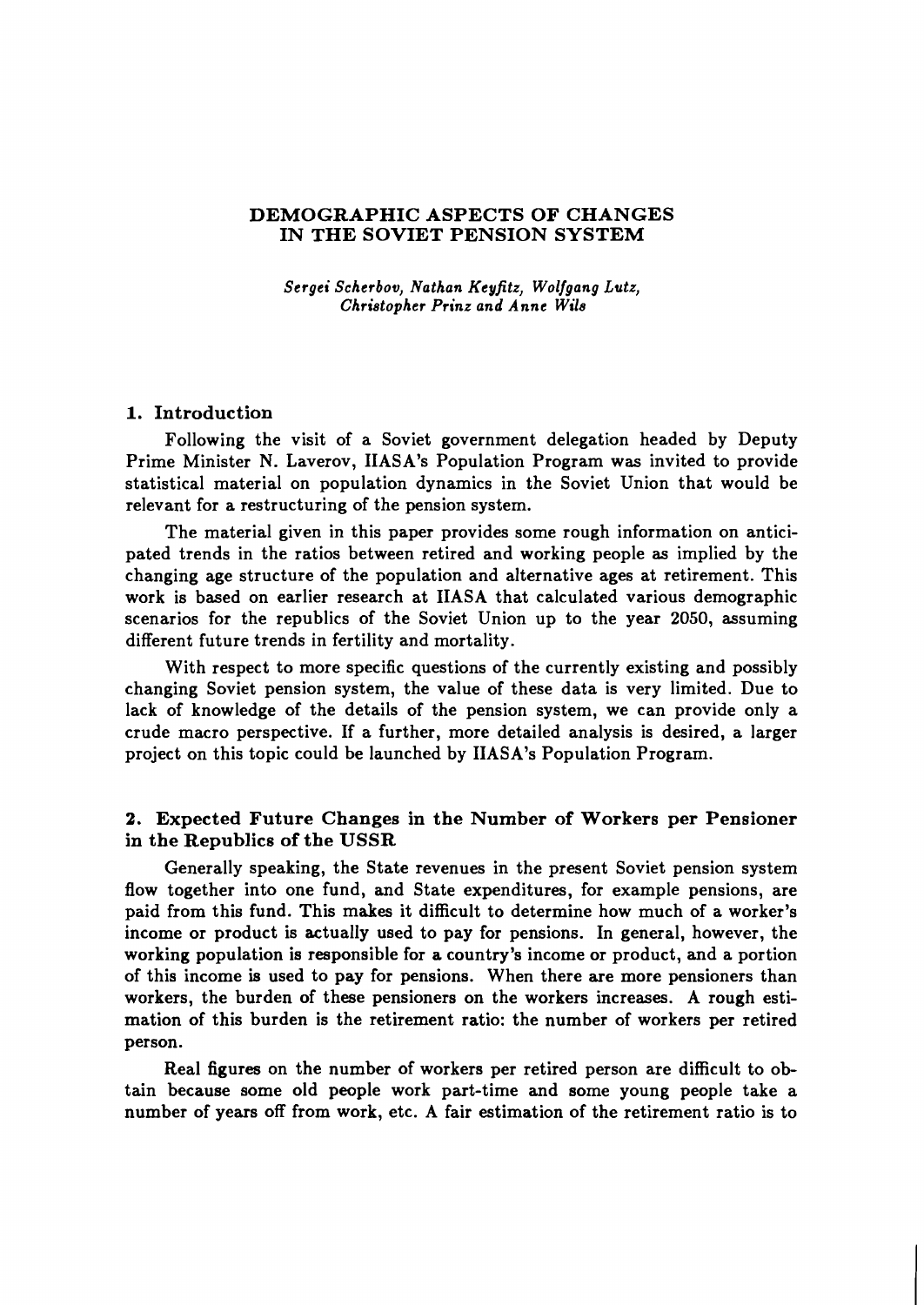take the ratio of the number of people in the official working age (say 20 until legal retirement age) to the number of people above the legal retirement age; in the USSR, retirement age is currently 55 years for women and 60 years for men. This assumes that men work an average of 40 years and women 35 years. As can be seen in Section 3, we found one estimation of the real average number of years worked by men and women in the USSR in 1985 to be 39 years for men and 31 years for women, and the mean actual age at retirement was estimated at 58.4 for men and 54.2 for women. This suggests that our calculation of the pension ratio in 1989 is a reasonable approximation for the USSR as a whole. However, it is not perfect, and there could be considerable deviations in some republics. We will return to this later.

To calculate the future pension ratio we first need a population projection. In earlier papers by this group (Scherbov and Lutz  $1988$ )<sup>1</sup> scenarios were made for the USSR population by republic up to the year 2050. A number of different assumptions were made about possible future developments of the population, each resulting in a different population pattern in the USSR. Here we use the results of the "convergence scenario" which assumes that fertility and mortality in all USSR republics converge at low fertility (a total fertility rate of 2.1, also called replacement fertility because the size of one generation will be exactly that of the previous) and high life expectancy (72 years for men and 78 years for women) by the year 2020.

Population projection is always prone to error, but for the next 20 years the population relevant to the pension system  $-$  the group of working people over 20 years and the group of pensioners - can be projected with near certainty. The reason is that all the people who will be at least 20 years old in the next twenty years have already been born, and mortality changes so slowly that we can be fairly certain as to what will happen to a group of people once they have been born. Fertility is more difficult to project, and the population projection becomes less certain further in the future.

Using this population projection, we can calculate the development of the pension ratio in the future using a time horizon to 2049. The pension ratio can change in two ways. First, the population age structure changes; e.g., as the population ages there are less people of working age per person in retirement age. Second, the legal age for retirement changes; e.g., if the age at retirement in the USSR increases from 60 to 65 for men, there will be more people working per pensioner. Figure 1 shows the development of the working age population and the pension age population from 1979, projected until 2049. The working population increases from about 132 million to 185 million in 2049. The population in pension age increases more quickly. The pension ratio is found by dividing the first population by the second. It was a little over 3.2 in 1979, and sank to a bit below 3 by 1989. In the future, this ratio will continue to decline to about 2. This means that the demographic situation in the Soviet Union for the pension system will get worse. If *everything stays the same* - *the pension system, the income taz, and* 

<sup>&</sup>lt;sup>1</sup>Scherbov, S. and W. Lutz (1988) Future Regional Population Patterns in the Soviet Union: Scenarios to the Year 2050. WP-88-104. Laxenburg, Austria: International Institute for Applied Systems Analysis.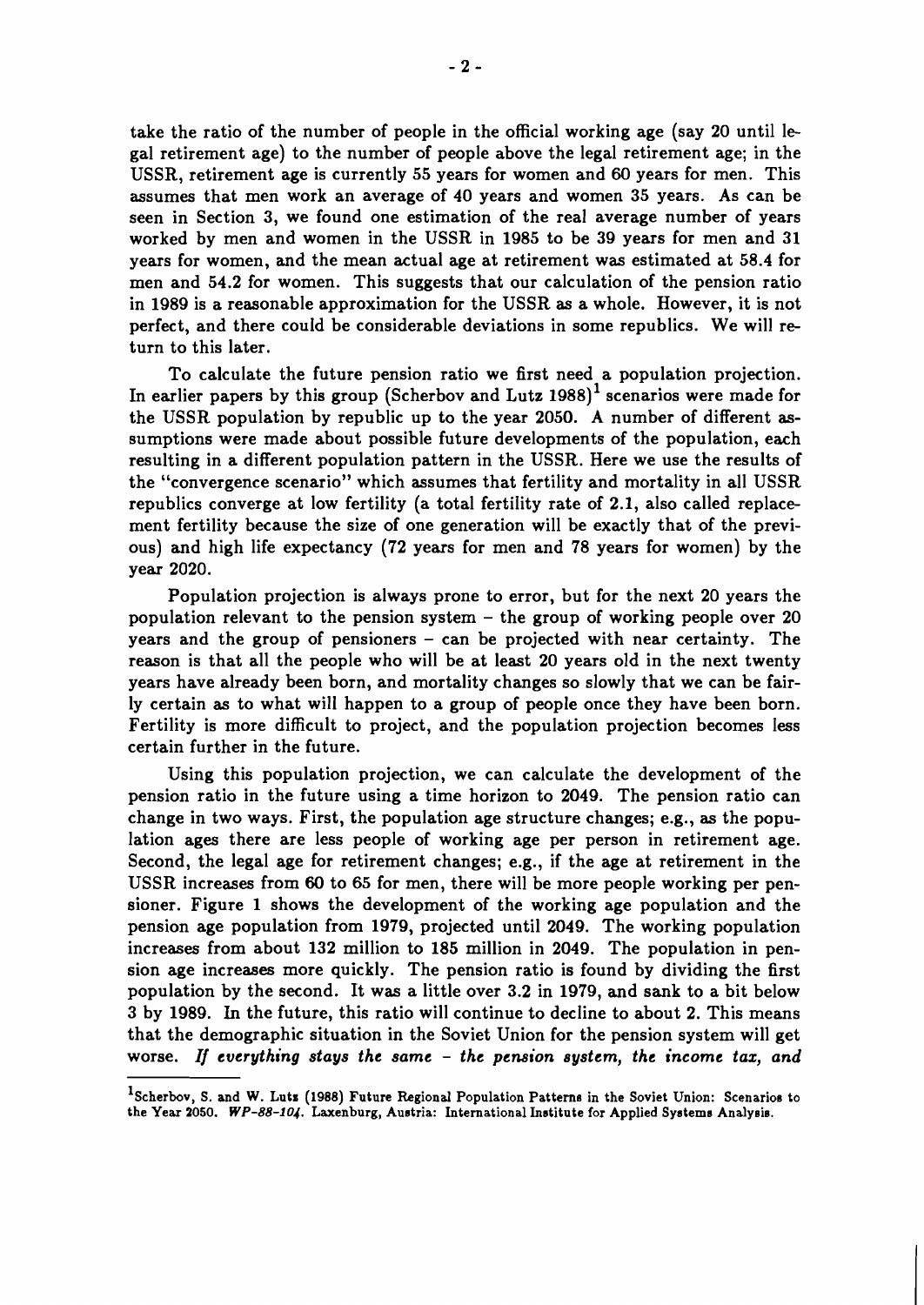

*average income* - *the State's costs for pensions would increase by 50% relative to income taz revenues.* 

Figure 1. USSR population in working ages, population in pension ages, and pension ratio. Historical data from 1979-1989; projected from 1989-2049.

The second possibility for a pension ratio change is a shift in the pensionable age. Figure 2 shows the pension ratio from 1979-2049 using three different retirement ages. The lowest line with the square boxes shows the change in the pension ratio, **as** in Figure 1, using present retirement ages. The middle line, with the stars, shows the retirement ratio if women retire at 60. The ratio in 1989 is 3.65, about one-half person higher than the present retirement age. The ratio is about one-half person higher than the lowest line throughout the projection period. The top line, with the crosses, shows the retirement ratio if women retire at 60 and men at 65. In 1989, the retirement ratio would be about 4.4, again one-half person higher than the line below it, and would decrease gradually to about 3. One idea that arises from observing this graph is that the 1989 pension ratio can be maintained in the USSR if the pension age is gradually raised by 5 years.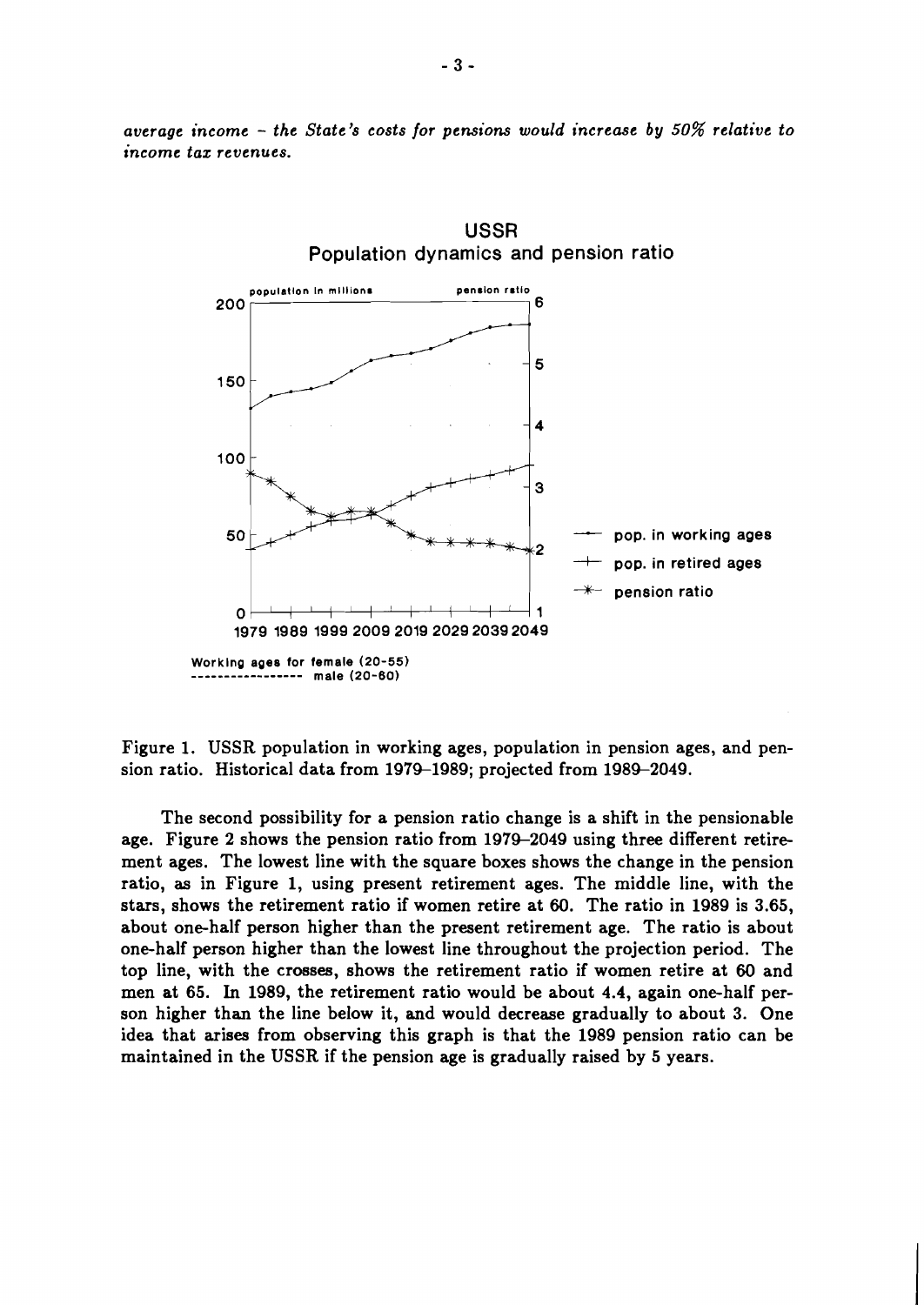

Figure **2.** Changes in the USSR pension ratio according to three retirement ages, projected from **1989-2049.** 

#### **3. Distribution by Republics**

The USSR republics are very diverse, and what looks one way for the USSR as a whole, may look quite different for individual republics. We were asked specifically to make some calculations by republic. The age-structures of the republics are very different, and the pension ratios are accordingly varied. Figure **3** shows the development of the populations in working ages and in retirement ages, and the retirement ratio in two extreme cases, Ukraine and Uzbekistan. In the Ukraine, the population in working ages in **1989** was about **26** million, in retirement ages **11** million, and the retirement ratio about **2.4.** In Uzbekistan, the **1989** population in working ages was **8.3** million, in retirement **1.7** million and the pension ratio correspondingly high. In the next decades, the working age population of Uzbekistan increases very quickly, while the pension age population grows more slowly (reflecting slower population growth in the past). The retirement ratio in Uzbekistan increases until **2009.** Then the population in pension ages begins to increase quickly and the pension ratio decreases to almost **3** in **2049.** Ultimately, if we calculate further, it would stabilize at a level similar to the Ukraine if fertility and life expectancy in the USSR converge.

Figures **4** and 5 compare the pension ratios in the Ukraine and Uzbekistan using the three different retirement ages also seen in Figure **2** for the whole USSR. In **1989,** the pension ratio in the Ukraine is much lower than in Uzbekistan. With the present retirement ages (bottom line), the pension ratio is about **2.4** in **1989**  and decreases to **1.8.** In Uzbekistan by contrast, the pension ratio is **4.9** in **1989.**  It increases for **20** years to 5.5, then decreases quickly to below **3** by **2049** (this is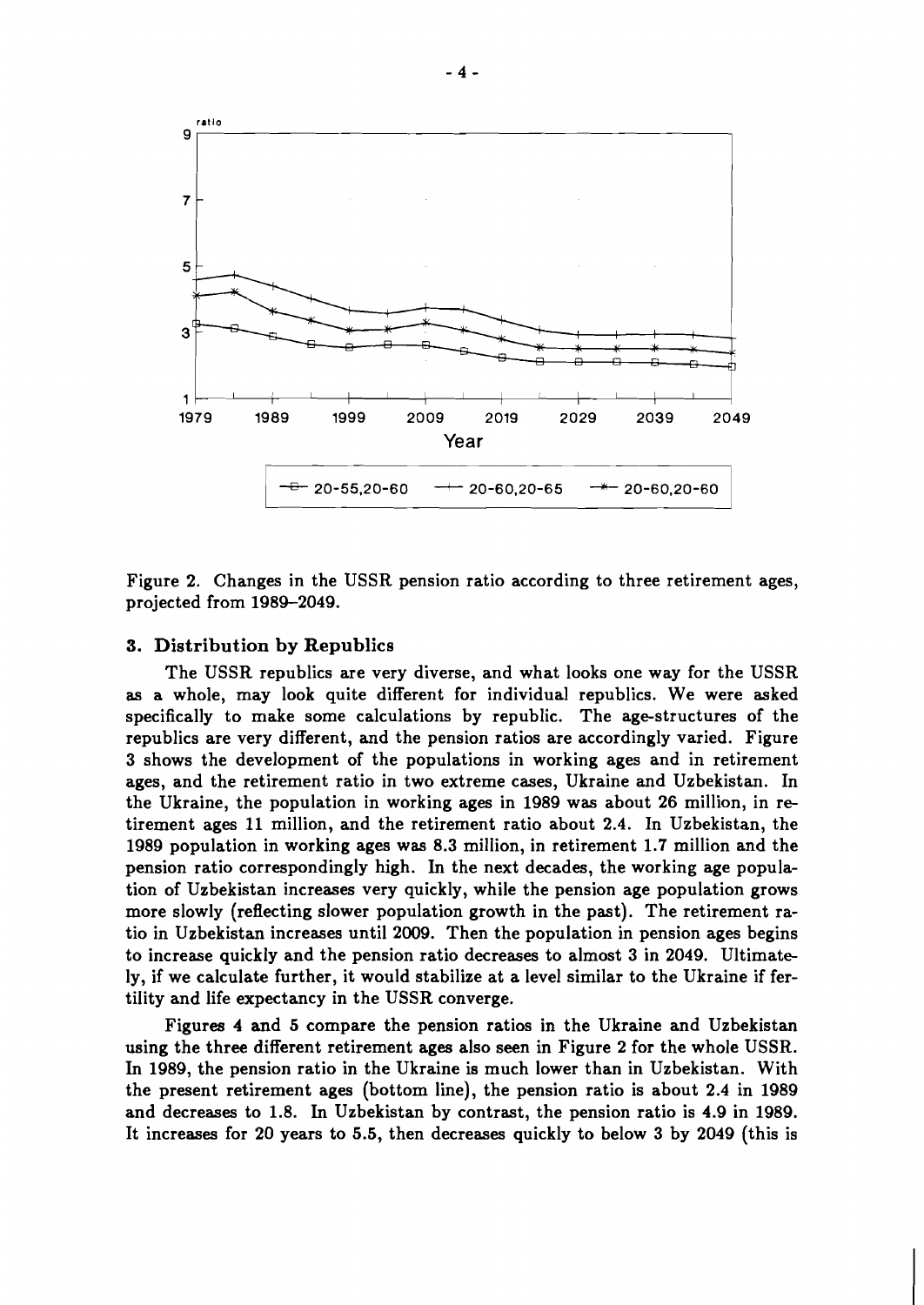

**Figure 3. Population in working ages, population in pension ages, and pension ratio in the Ukraine and Uzbekistan. Historical data from 1979-1989; projections from 1989-2049.**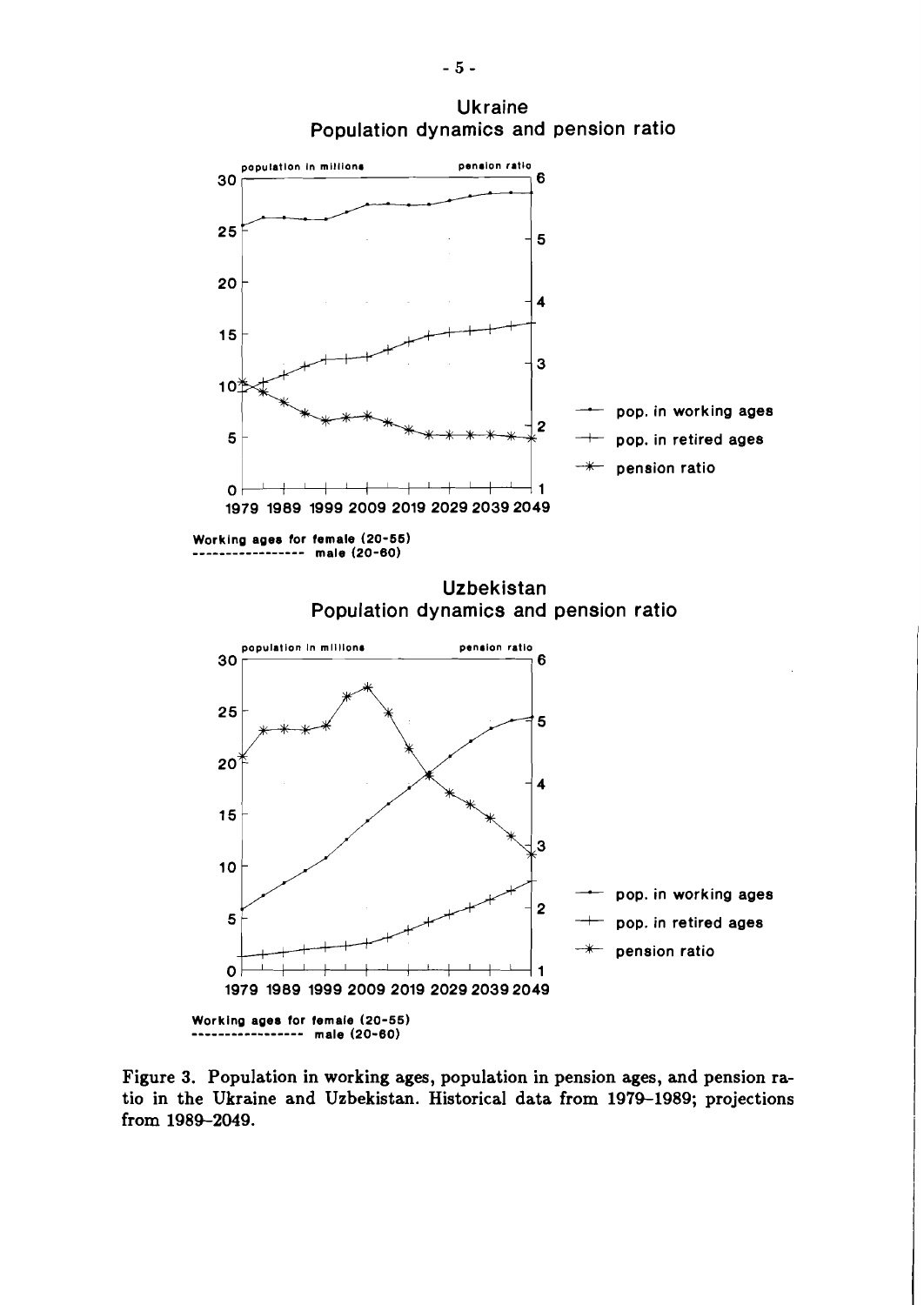

**Figure 4. Changes in the Ukraine pension ratio according to three retirement ages, projected from 1989-2049.** 



**Figure 5. Changes in Uzbekistan pension ratio according to three retirement ages, projected from 1989-2049.**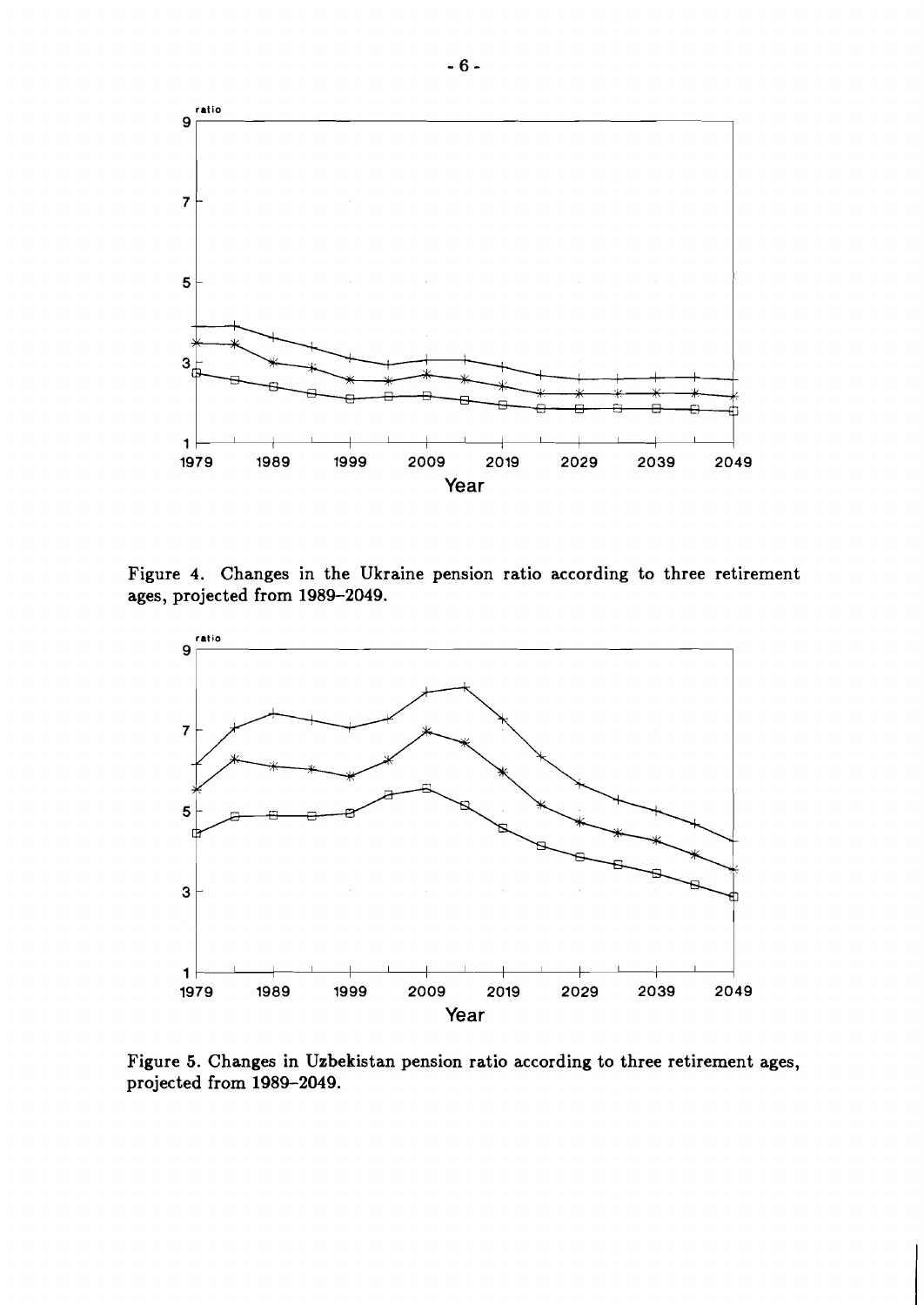caused by our assumed drop in fertility and increasing life-expectancy which leads to an aging population and a lower retirement ratio).

A gradual increase in retirement age by 5 years, such as that suggested for the USSR as a whole, would result in a slightly better pension ratio in **2019** in the Ukraine than in **1989.** In Uzbekistan, the situation is completely different. Even without a change in the retirement age, the pension ratio improves for another **20**  years. After that, aging proceeds so quickly that the retirement age will not be able to change quickly enough without causing disruption. A *sliding increase of the pension age might be advantageous in the Ukraine and other republics with a relatively old population, but the same increase would destabilize the pension system in Uzbekistan and republics with similar population dynamics* (Tajikistan, Turkmenia, and Kirghizia).

The figures for the other republics are in the Appendix. They suggest that the retirement ratio will decrease from **1989** onward in all republics except Uzbekistan, Turkmenia, Kirghizia, and Tajikistan. In these four republics, it will decrease quickly after **2015.** This means that the demographic situation for the pension system will get worse for almost every republic, in some of them more quickly than others. If the Soviet Union wishes to improve the income of pensioners, it should consider that there will be relatively more pensioners to support. Either a greater chunk of the State budget would go to pensions, or the State could induce other ways to improve pensioners' income, such as promoting saving or investment in property, selling bonds, providing part-time jobs, etc. We will return to this in Section **5.** 

The figures also point out the extent of the variance between republics concerning the pension ratio. This is shown more clearly in Figure 6, comparing all republics in **1989** to **2019.** The lowest ratios in **1989** are clearly in Russia, Ukraine, Byelorussia, Latvia and Estonia. Middle positions are found, for example, in Georgia and Moldavia. Very high pension ratios are found in all the Asian republics. These differences persist through time at least until the latest date shown, **2019.** This suggests that *there is some reason to consider diflerentiating the pension system by republic.* The Appendix shows the same figures with a retirement age of **65** for men and **60** for women.

Should the Soviet Union decide to build a national pension system, we can make some approximations which republics would contribute more and which would consume more from the general pension fund. We calculate the proportion that each republic contributes to the total USSR working-age population. For example, the Ukraine makes up **22%** of the total USSR working-age population. We then calculate the proportion of each republic's pension-age population to the total USSR pension-age population; for example in the Ukraine, it is **25%.** If these two proportions are the same in a republic, this republic would contribute as much to the pension system as it consumes, if labor force participation and productivity were the same in all republics. If the working-age proportion is smaller than the retirement-age proportion (as in the Ukraine), the republic would be a net consumer and vice versa. The results of this calculation are shown for the present retirement age from **1989-2029** in Figure **7.** Republics that have negative values, sticking out to the left of the zero line are net consumers. The countries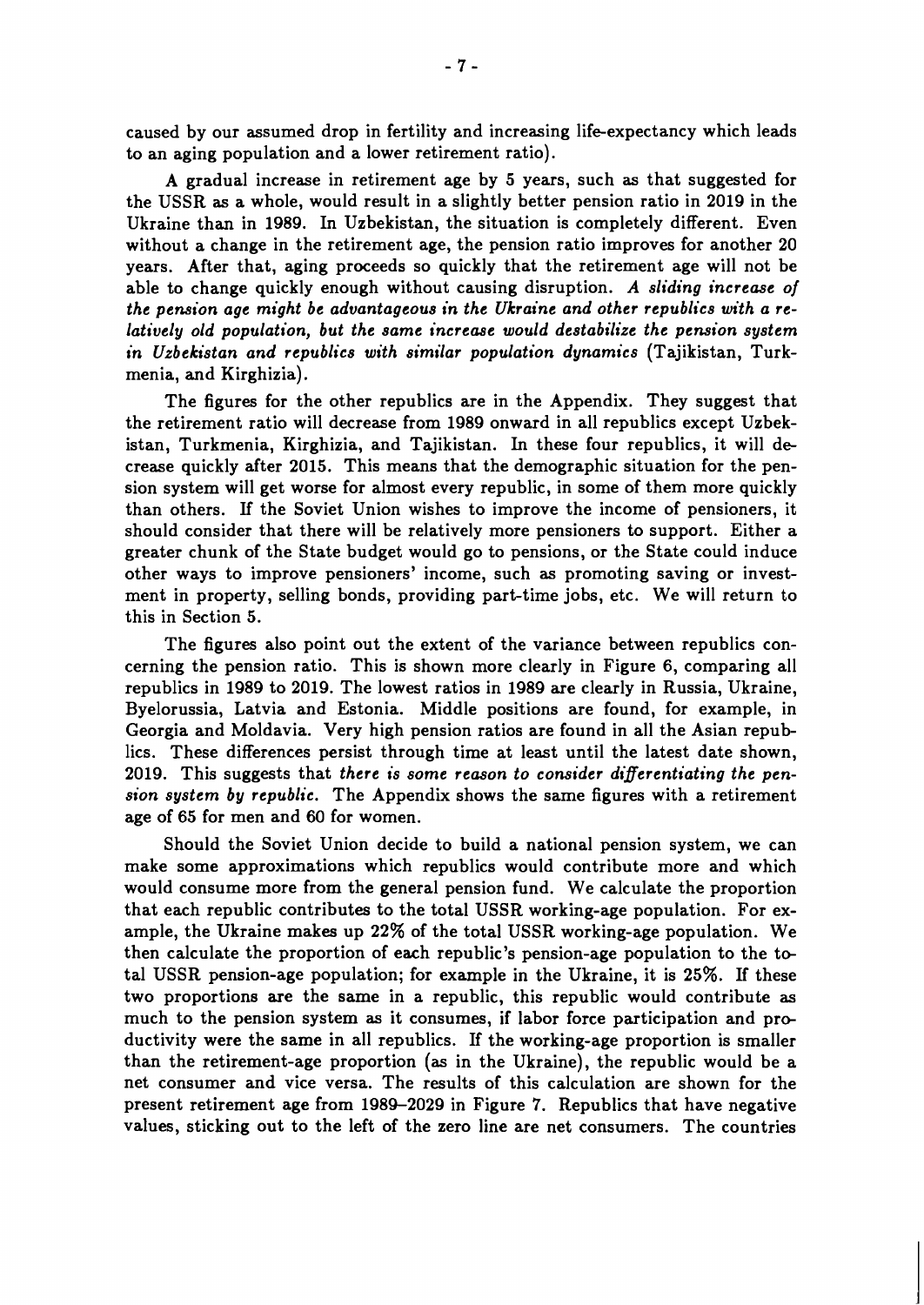

**Figure 6. Pension ratios by republic in 1989, and projected in 1999, 2009, and 2019, according to present retirement ages (55 for women and 60 for men).** 

 $\infty$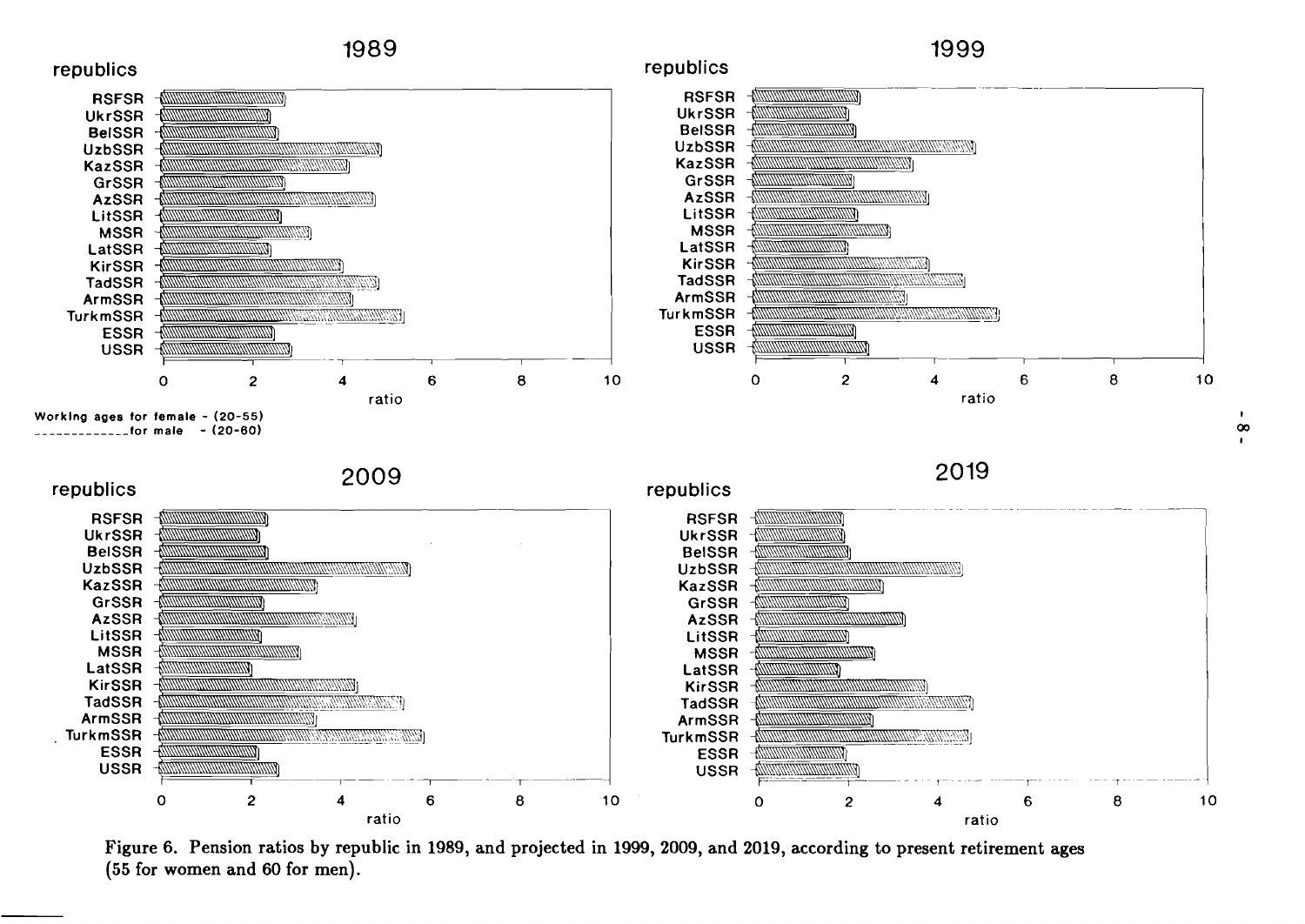

**Figure 7. Net contributors and net consumers of State pensions, estimated by proportions in total population by republic.**  Left of zero: net consumers; right of zero: net contributors. With present retirement ages.

 $\blacksquare$  $\ddot{\circ}$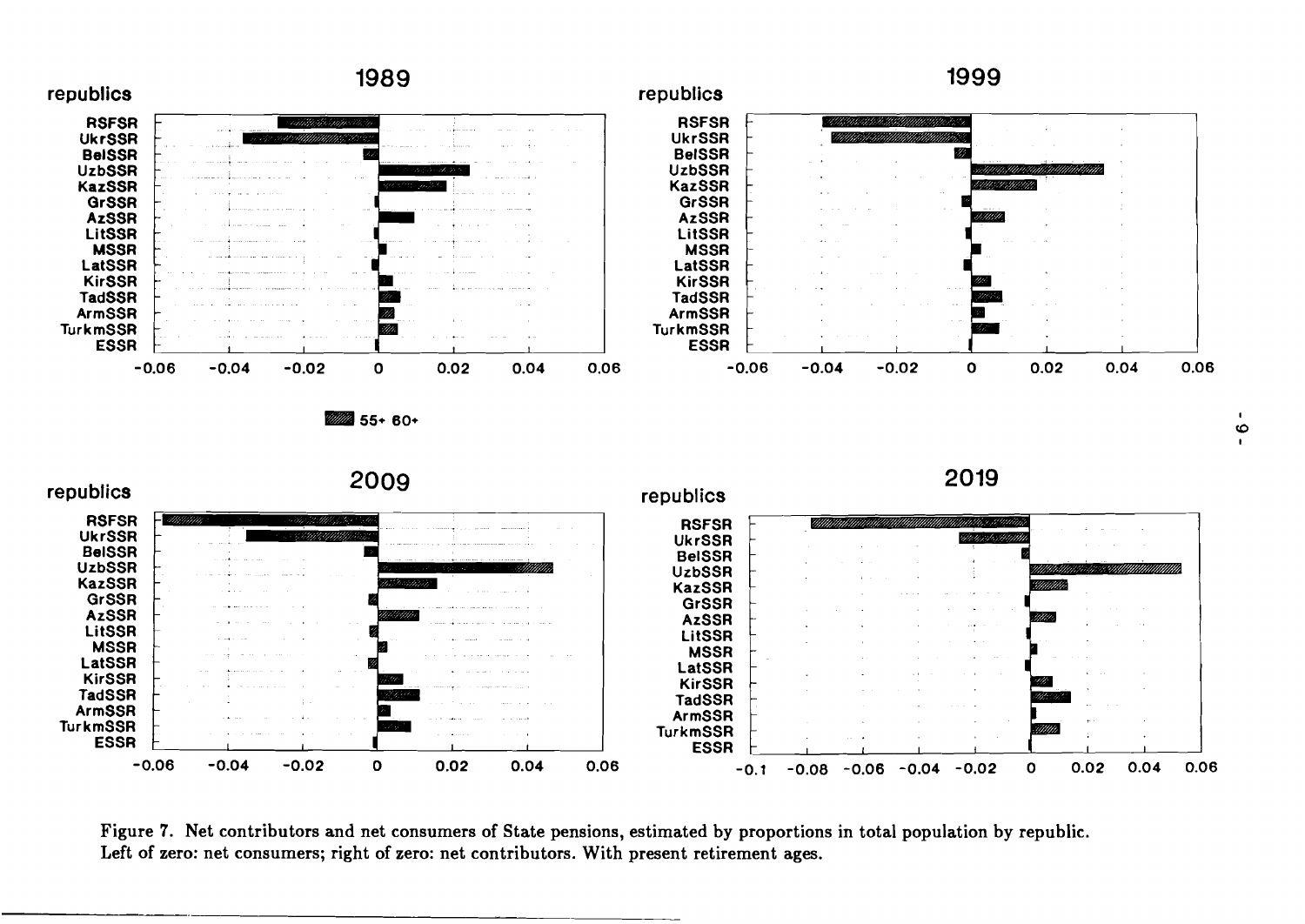with positive values, sticking out to the right of the zero line are net contributors. Many of the republics are close to zero, that is, they contribute about as much as they consume. The two big consuming republics would be Russia and the Ukraine, while the big contributors would be Uzbekistan and Kazakhstan. The net consumption of Russia increases until 2019, while the Ukraine becomes less of a net consumer. Uzbekistan increasingly becomes a net contributor until 2019, while Kazakhstan becomes a small net contributor the same size as Tajikistan.

These figures must be interpreted with care. For example, the figures say nothing about productivity. It is possible that a republic which would be a net consumer by age distribution would be a net contributor because of very high productivity of the working age population. Also, the picture shows results for whole republics, emphasizing the large republics. On a per capita basis, the picture would look different. The figures also say nothing about real retirement age, which could differ considerably from republic to republic. The Appendix shows the same figures with a retirement age of 60 for both men and women, and of 65 for men and 60 for women.

4. **Interpretation: Some Reasons for Caution and More Information Needed** 

There were no figures available to us for the average retirement age by republic, but there are some indications for the USSR as a whole. The calculations above consider only legal retirement age, whereas in reality the people in the working force gradually retire. Table 1 shows labor force participation of three age groups around the legal retirement age,  $55-59$ ,  $60-64$ , and  $65+$ , for males and females in 1950 and 1985. There was a remarkable decline in labor force participation during these 35 years for both sexes, similar to the development in all European countries.

|      | Males |           |       |       | Females |       |       |       |
|------|-------|-----------|-------|-------|---------|-------|-------|-------|
| Year | Total | $55 - 59$ | 60–64 | $65+$ | Total   | 55–59 | 60–64 | $65+$ |
| 1950 | 57.4  | 89.5      | 86.5  | 49.0  | 48.1    | 50.9  | 42.6  | 35.0  |
| 1985 | 56.3  | 77.4      | 29.4  | 8.9   | 47.1    | 23.9  | 8.9   | 2.5   |

Table 1. Labor force participation rates in the USSR in 1950 and 1985 for men and women, three age groups,  $55-59$ ,  $60-64$ , and  $65+$ .

In 1985, for men five years before legal retirement, 23% are already out of the work force, while in the five years after legal retirement, 30% are still working. In the oldest age group, a small but not inconsequential minority of 9% are still working. For women the situation is similar, shifted five years younger.

In Table 2, the gradual retirement is reflected in the average age at retirement for European countries in 1985, and the USSR from 1950 to 1985. The average age at retirement departs from the legal age in almost all countries with a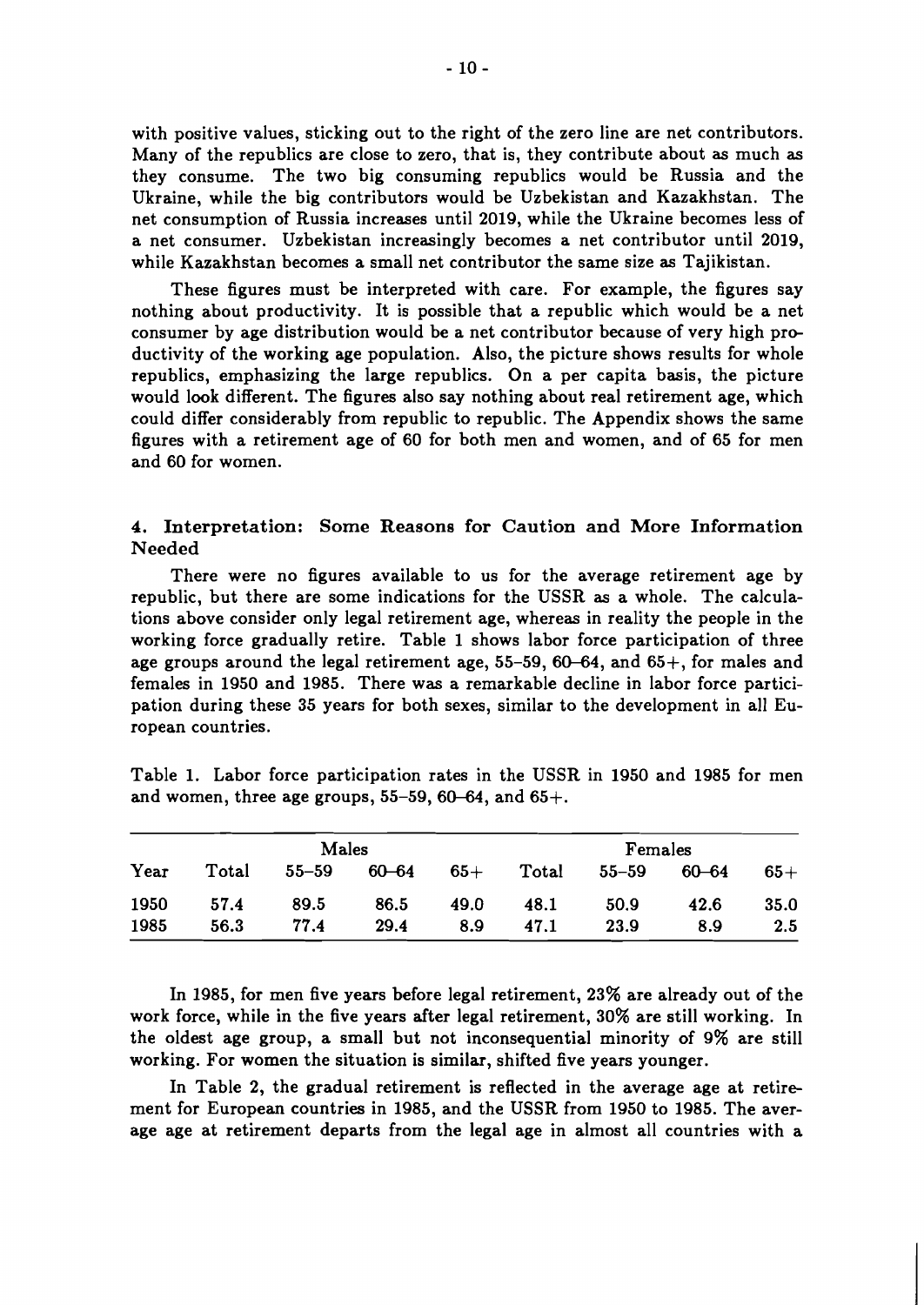pension system, sometimes by **as** much **as** six years - in Poland and the Netherlands, legal retirement age is **65** for men, but the average age at retirement is **59.2.**  In those countries with a five year retirement age differential for men and women, the actual differences between male and female average retirement is less than these five years. In short, the legal age for retirement may serve **as** a guideline for retirement age but, depending how many loopholes exist, reality may depart more or less from it.

Table **2.** Legal and estimated actual mean age at retirement for men and women in selected European countries and the USSR, **1950-1985.')** 

|                       | Legal<br>Retirement<br>Age |      | Mean Age<br>at<br>Retirement |      |                                                     | <b>Differences</b><br>Between Legal Age<br>and Mean Age |         |
|-----------------------|----------------------------|------|------------------------------|------|-----------------------------------------------------|---------------------------------------------------------|---------|
|                       |                            |      |                              |      | Males Females Males Females Males- Males<br>Females |                                                         | Females |
| Austria               | 65                         | 60   | 59.8                         | 58.9 | 0.9                                                 | 5.2                                                     | 1.1     |
| Canada (est.)         | 65                         | 65   | 63.1                         | 63.4 | $-0.3$                                              | 1.9                                                     | 1.6     |
| $CSSR$ (est.)         | 60                         | 55   | 59.3                         | 56.4 | 2.9                                                 | 0.7                                                     | $-1.4$  |
| Finland               | 65                         | 65   | 62.7                         | 63.4 | $-0.7$                                              | 2.3                                                     | 1.6     |
| France (est.)         | 60                         | 60   | 61.6                         | 61.6 | 0.0                                                 | $-1.6$                                                  | $-1.6$  |
| <b>FRG</b>            | 65                         | 65   | 60.5                         | 61.6 | $-1.1$                                              | 4.5                                                     | 3.4     |
| GDR (est.)            | 65                         | 60   | 62.5                         | 59.0 | 3.5                                                 | 2.5                                                     | 1.0     |
| Hungary               | 60                         | 55   | 59.6                         | 56.0 | 3.6                                                 | 0.4                                                     | $-1.0$  |
| Italy (est.)          | 60                         | 55   | 60.6                         | 56.1 | 4.5                                                 | $-0.6$                                                  | $-1.1$  |
| Netherlands (est.)    | 65                         | 65   | 59.2                         | 57.5 | 1.7                                                 | 5.8                                                     | 7.5     |
| Poland                | 65                         | 60   | 59.2                         | 57.0 | 2.2                                                 | 5.8                                                     | 3.0     |
| USSR 1985 (est.)      | 60                         | 55   | 58.4                         | 54.2 | 4.2                                                 | 1.6                                                     | 0.8     |
| USSR 1970 (est.)      | 60                         | 55   | 58.6                         | 54.5 | 4.1                                                 | 1.4                                                     | 0.5     |
| USSR 1960 (est.)      |                            |      | 60.8                         | 59.0 | 1.8                                                 |                                                         |         |
| USSR 1950 (est.)      |                            |      | 62.7                         | 61.1 | 1.6                                                 |                                                         |         |
| unweighted<br>average | 62.9                       | 60.0 | 60.5                         | 58.8 | 1.8                                                 | 2.4                                                     | 1.2     |

a) Old-age and disability pensions (claimants for disability pensions aged 50 and over)

In the USSR, in **1950** the average age at retirement decreased from **62.7** for men and **61.1** for women to **58.6** and **54.5** respectively in **1970,** and remained virtually stable until **1985,** declining only minimally. It is evident from Table **2** that the USSR is the country with the lowest mean age at retirement of all the European countries shown!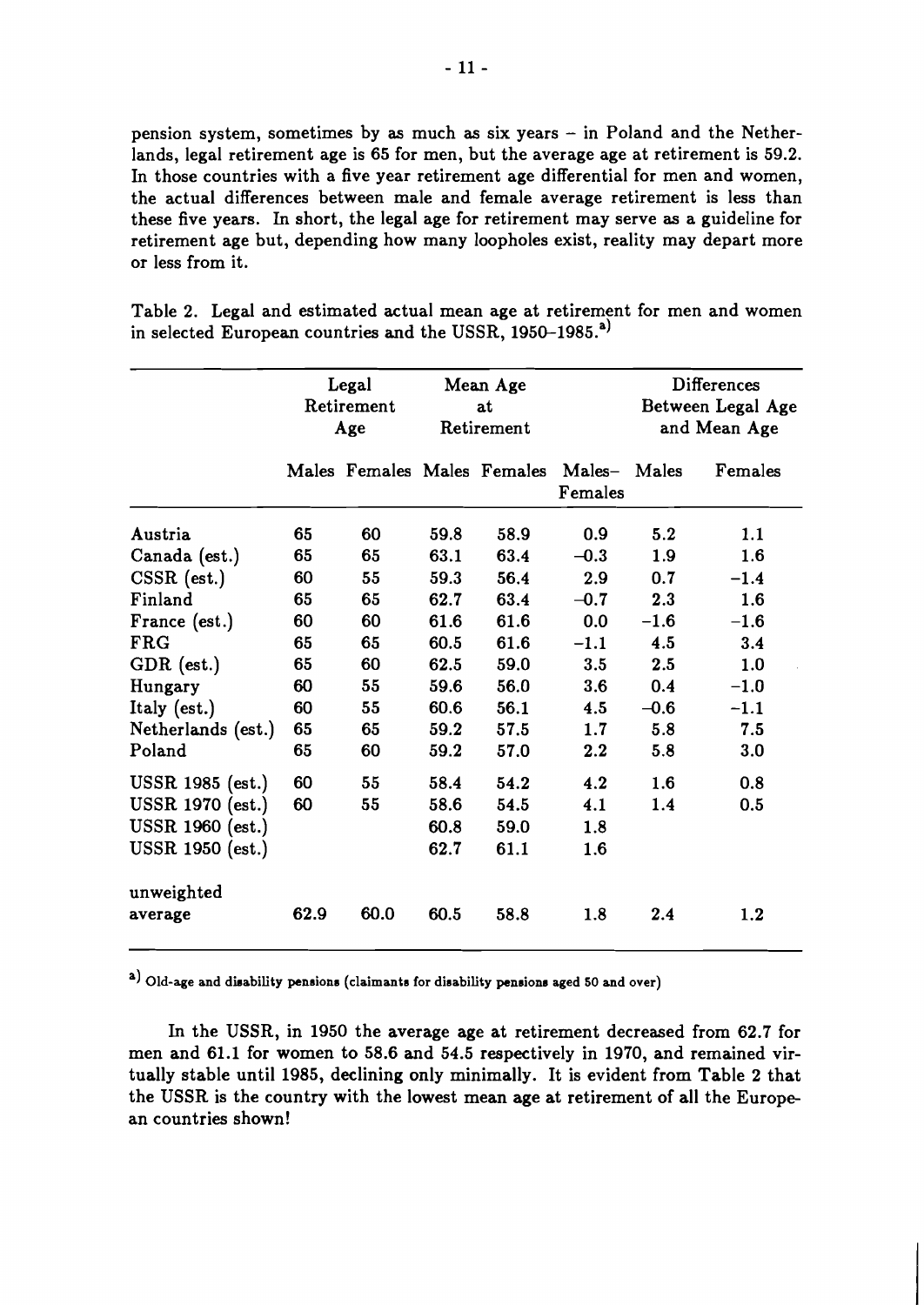Not only the average retirement age affects the real pension ratio, but also labor force participation. In our calculations for the pension ratio above, we implicitly assumed that everyone retires at the legal age and that everyone starts work at age 20. That implies men work 40 years and women 35. In fact, labor force participation in the USSR is not 100%, and the average number of years worked is shorter. As of 1950, the labor force participation trend decreases for men and women. We held present labor force participation constant from 1985-2020, and calculated how many years an average man or woman would work.

We also calculated the average number of years that would be worked if retirement age increased by 5 years in 1995, and the average retirement age became equal to this new legal retirement age. The results are shown in Table 3.

| Version a: | Legal age at retirement: 55 (females) and 60 (males)<br>Mean age at retirement: 54.2 (females) and 58.4 (males) |       |       |       |       |       |       |  |  |  |
|------------|-----------------------------------------------------------------------------------------------------------------|-------|-------|-------|-------|-------|-------|--|--|--|
|            |                                                                                                                 | 1985  | 1990  | 2000  | 2010  | 2020  | 2050  |  |  |  |
| Males      | total                                                                                                           | 39.16 | 39.17 | 38.94 | 38.31 | 37.68 | 37.17 |  |  |  |
| Females    | total                                                                                                           | 30.17 | 31.26 | 33.14 | 33.96 | 33.98 | 33.61 |  |  |  |
| Version b: | Legal age at retirement: 60 (females) and 65 (males)<br>Mean age at retirement $=$ legal age at retirement      |       |       |       |       |       |       |  |  |  |
| Males      | total                                                                                                           | 39.16 | 39.17 | 43.38 | 43.73 | 43.57 | 43.09 |  |  |  |
| Females    | total                                                                                                           | 31.82 | 32.75 | 35.86 | 37.93 | 38.88 | 38.64 |  |  |  |

Table 3. Average number of years worked (AWY) by sex, 1985-2020 (2050).

With the present mean age at retirement, the average number of years worked for men would decline from 39.16 in 1985 to only 37.68 in 2020 if labor force participation would remain constant at the 1985 level. For women, it would increase from 30.17 to 33.98 if labor force participation remains constant.

If mean age at retirement suddenly increases in 1995 to 65 for men and 60 for women, we would expect that the mean number of years worked would increase by the difference between the old average age at retirement and the new one, that is 6.6 (65 minus 58.4) years for men and 5.8 (60 minus 54.2) years for women. In fact, the average number of years worked increases much less – in our calculations it increases by 4.44 years for men and 2.72 years for women in 2000 - because the labor force participation in these age groups is not very high.

These two facts, the discrepancy between legal and average age at retirement, and the less than complete labor force participation suggest that if the legal age at retirement would be raised by five years in the USSR, the effect might not be as great as expected.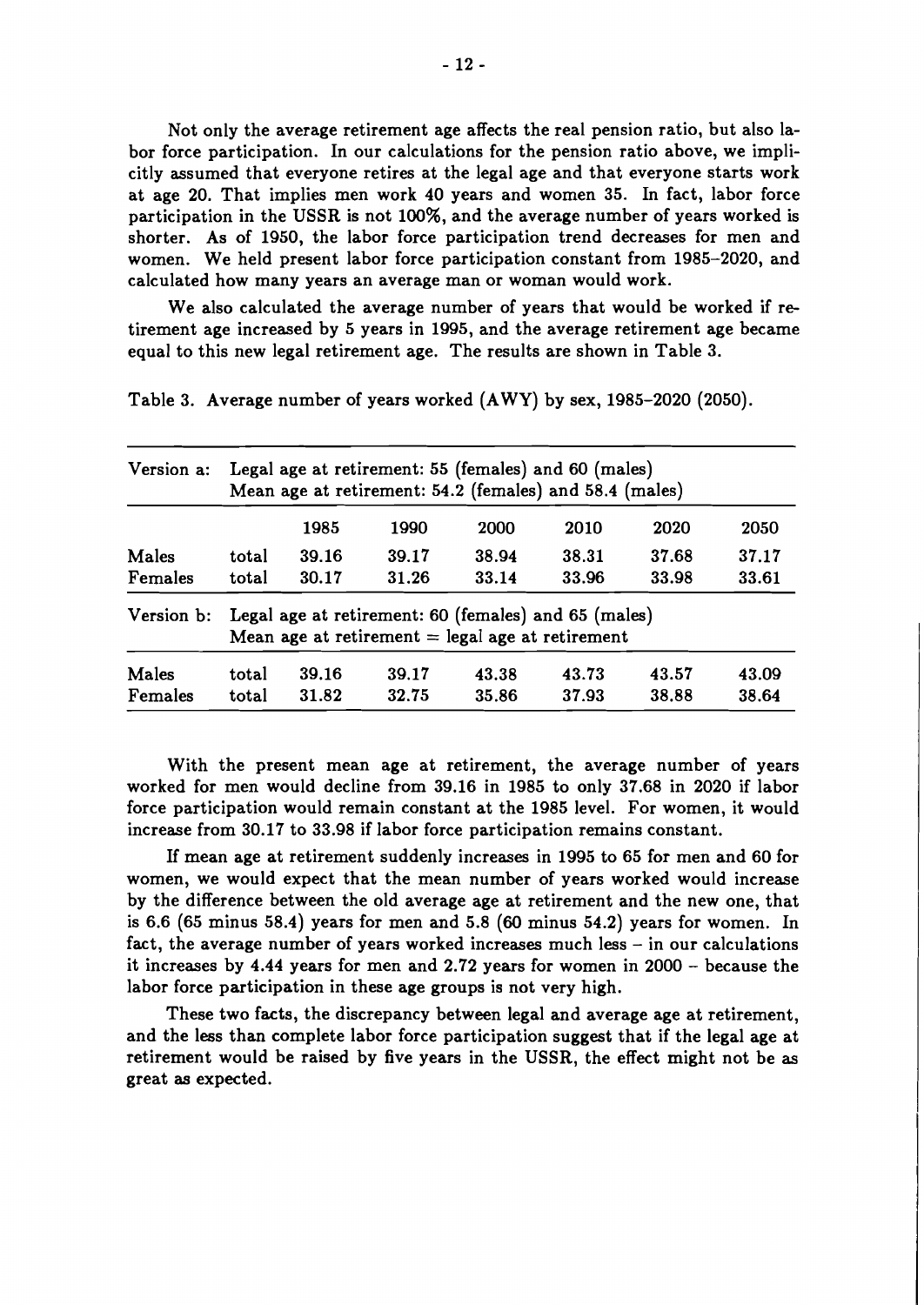They also suggest that there might be some real differences between the pension ratios, as we calculated them above, and the actual situation in each Soviet republic. This is especially important if we are to find and analyze the differentials and inequalities between the republics. For instance, it could well be that the mean age at retirement in the more industrialized republics is lower than in the other republics, and that the industrialized republics are at the same time those which have a high proportion of elderly from the start. If this is true, it would accentuate the variation in the pension ratios of the Soviet republics even more than we observed above.

To find out more about this variation between republics, we need data on labor force participation rates by republic and sex to calculate the average number of years worked by a man or woman before retiring, and to estimate the mean age at retirement. The data for the new retirees per republic, sex and single year age group would make the calculation of the mean age at retirement more precise and could improve the calculation of the pension ratios.

As mentioned above, the pension ratios alone are not enough - there is differential productivity in the Soviet republics which might mitigate or even reverse some of the pension ratio differences observed above. The per capita productivity in each republic would help us to make a more precise picture of the demographic influence on the pension system in the republics of the USSR.

### **5. Some General Thoughts on Alternative Pension Systems: Combining State Pensions with Private Savings, Family Support and Continued Work Options**

Like many of the other changes needed in the Soviet economy, the transition to a new pension system means at the same time hardship, and is also an opportunity to start anew on sound principles. This means a chance to avoid the mistakes of the past that are now recognized both in the East and West.

The state pensions in Western Europe and the United States which tax the present workers to pay those who are presently in retirement, originated at a time when many young people supported few old people. It was of rather low cost to the working people to fully support the old people via a state pension. Presently (and in the future) there are far less working people to support an enormously increased population of old people. The pension burden (number of working people per old person) has increased to such an extent that soon, if all people retire around age 60, there will not be enough workers to support them at tolerable tax rates if the pensioners do not have other sources of income - saved income in the form of bank accounts or life insurance, family community.

One mistake that has been made by many western countries is the notion that state pensions could be the sole support of old people. If state pensions cannot carry the whole burden of retirement costs, we suggest that the support system for old people should be a four legged stool: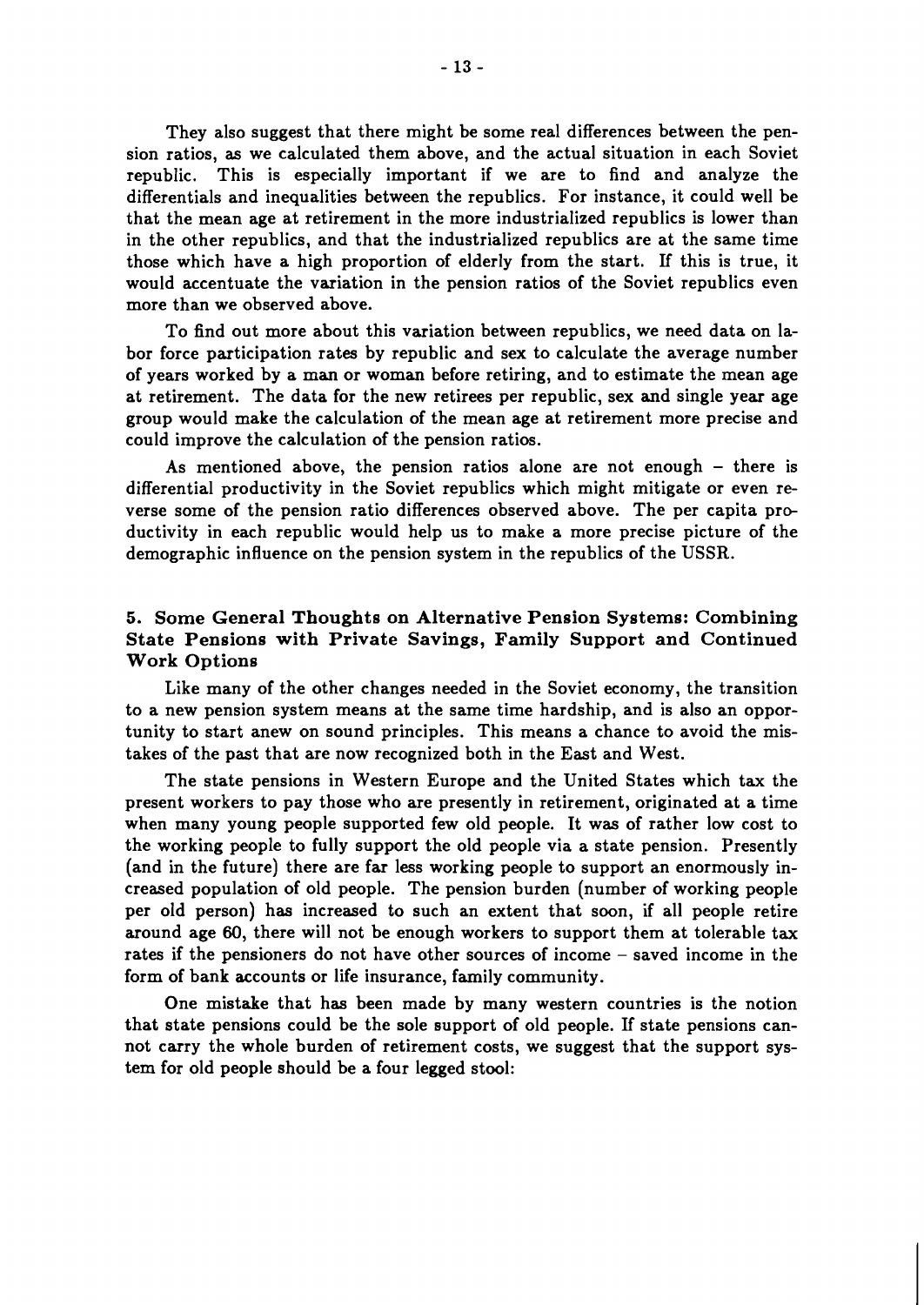- 1) State pensions;
- **2)** Private savings;
- **3)** Family and local community help independent of the state;
- **4)** Protected sectors of the economy in which old people can work inefficiently, but yet making some contribution, and earning some (small) wage - for example, small scale farming, small retail stores, small scale service such as repairs.

The idea behind such a four-tiered system is that one should minimize state pension costs to relieve the working population of the burden of paying the pensions by encouraging the pensioners and the workers to use other ways of increasing retirement income.

#### **5.1. State pensions**

State pensions have developed in industrialized western countries since the beginning of the century, many of them maturing in the 1950s or 1960s. There is a wide range of pension systems in use, including a flat rate minimum pension for all, income dependent pensions, a combination of these two, a pay-as-you-go system, and partial investment of workers' pension contributions.

In general, pensions have become more generous and retirement an accepted state. As a result, there are many cases where the old are perfectly fit and productive in the occupation they have been following, and they just want to retire sooner than nature dictates. The age of retirement is declining rapidly for male workers, and this presents a problem to the economy, especially at a time when the number of births and hence of young recruits is low. We believe that part of the cause is the wrong impression that politicians have given of the capacity of the system to maintain the old without having to work. In all countries, we need to get more information on the realities out to the public.

The high state pensions also may be correlated with lower savings rates and remove the necessity of having children to care for a parent in old age. We suggest that in general, the state pension should be enough to keep people alive, but not enough to discourage saving or make children unnecessary. Beyond that, a few further options could be considered.

From the above, it is clear that higher retirement ages considerably reduce the pension burden. Thus we suggest that pensions be sharply graduated upwards according to age at retirement. The basic principle ought to be that pensions are so low at low retirement ages that healthy individuals will prefer to keep on working. It might be that at current prices, those who wish to retire at age 60 be given the current 100 Roubles per month; those who retire at age 65, 150 Roubles; those at age 70, **200** Roubles. Of course, these are only suggestions; perhaps the numbers should be doubled given the current inflation.

A second possibility along these lines is to allow people to receive a portion of their pension even if they continue working. In the present system, when a person retires the State loses income (previous contributions of the retiree) while expenditures increase. If people are allowed to receive part of their pension while they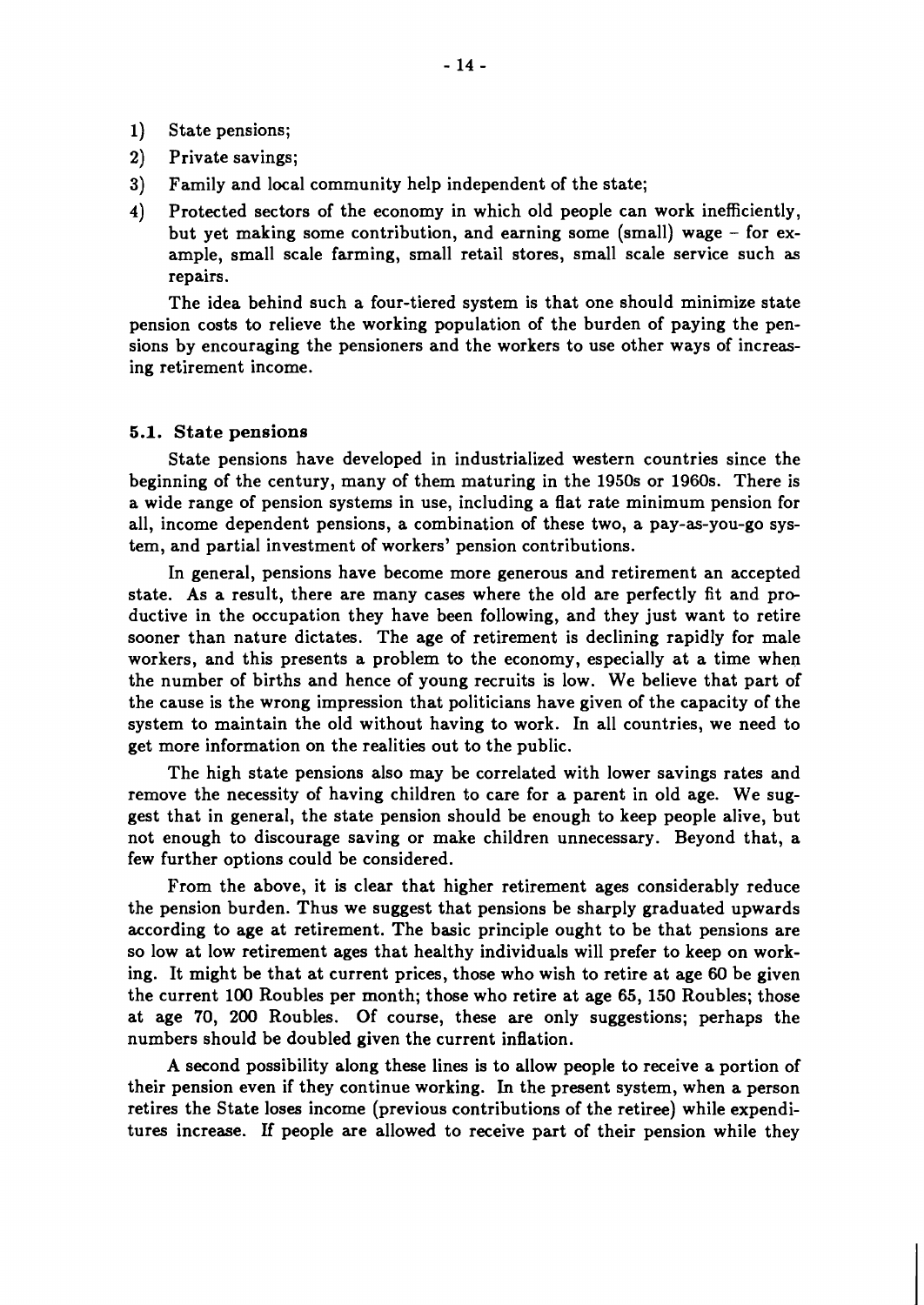continue working, this could induce such large numbers of them to keep working that the net effect would save the State money.

It should be recognized that some people will prefer to retire early and live very modestly; others will prefer to keep working so that they can live well when they retire. Some people will want to save a large part of their incomes while they are of working age, while others will want to save little but work to an old age. Giving people choices will help satisfy them, and this is all the more necessary when there are some difficult times ahead.

We also propose the choice of taking some years of pension at younger ages and working longer later. This takes advantage of the fact that people live longer and are in better health than ever in their 60s and 70s, and also boosts the pension tax paying morale of the workers because they can enjoy some of the fruits of their payments immediately. The "early pension years" could be used to re-train people for a new occupation in this time of rapid technical change, or to give extended maternity leave or extended educational leave. This would be compensated by working longer when others reach the regular age of retirement.

Another aspect of making the payments of pension taxes more agreeable to the workers is to separate this tax from other taxes. In many countries the state pension finances are separate from other state institutions. This has the advantage that people know they are getting something concrete in return for their contributions.

Much research already exists on different systems of state pension. If desired, an IIASA study could go deeper into the subject and make more concrete proposals based on the present Soviet pension system. The aim would be to introduce as little variation from the present as possible; sudden changes disturb people, and one should make the reform as consistent with their expectations as possible. The ideal is to remove the objectionable features of the present arrangement but leave in place those features that are good or harmless.

#### **5.2. Private savings**

State pensions can be the basic income in retirement. Private savings can supplement it. Every economy requires savings in order that it may invest, and the problem is how to encourage this. One of the most obvious ways is stimulating people to save for their old age. This saving can be private or collective in the form of private or public pension plans which invest the collective savings of all contributors. In the past, it has been mostly private savings. In many countries, pension insurances are gaining popularity, and in Japan, the state pension scheme is so organized that a large fraction of the money paid by the workers is saved and invested, to be paid out later, along the principles of private saving.

High state pensions make individual saving unnecessary for individuals, despite their necessity for the community. But an even bigger element discouraging saving is inflation, especially when markets in industrial equities, real estate, etc., are inadequate. Far and away the biggest financial asset of the average American family is the ownership of the house or apartment they live in; the sale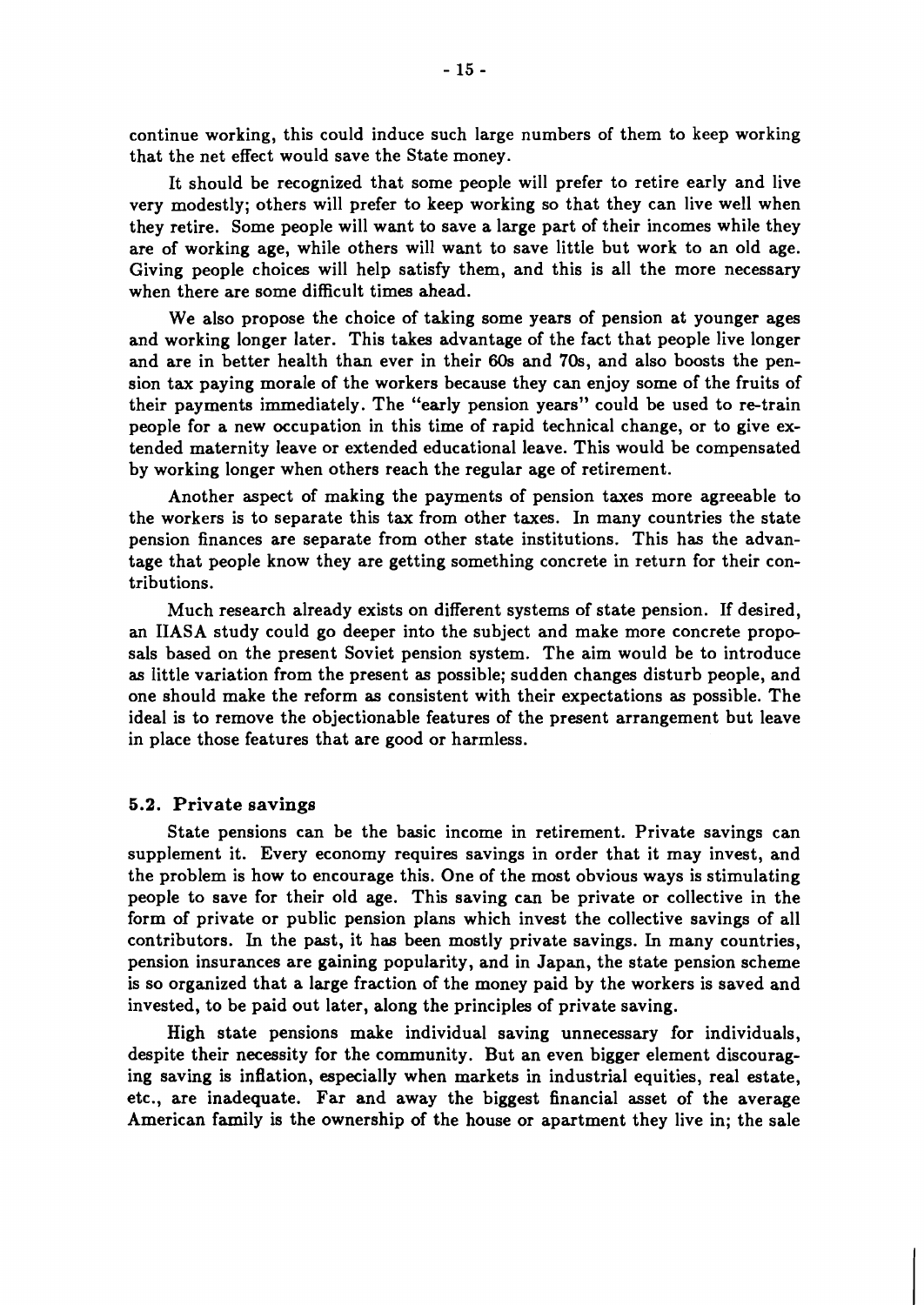of that asset can help an old person a good deal in his or her later years. This could be an increasingly important means of saving in the USSR, especially since apartments are also up for sale.

Sooner or later the present inflation will be brought under control, but in the meantime some device is required so that savers will not be punished by inflation. One device is indexed government bonds. People would buy bonds, i.e., lend their **1990** Roubles with the assurance that they would get back on demand the equivalent in **1995** or **2025** Roubles. At present rates of inflation, this would mean that if they cash in their bonds **10** years later they would get more than twice as many of the Roubles then in circulation. The ratio would be worked out in a price index weighted according to the commodities used by old people of modest incomes.

It will be asked whether the State can afford to offer such bonds for sale. The answer depends on one thing only: the efficiency of the investment and production processes, e.g., the bonds can be used as mortgage on plants and productive operations or against the national economy as a whole.

The question as to what interest rate should be added for indexed bonds is not easy. One answer is no interest at all; we believe that people would buy them if they saw them as a safe repository of value, even if the real value would not increase. But if the investment will produce goods that sell well at then current prices, bringing profits of 5% or **10%** on the capital invested, then **1%** or even **3%**  real return to bondholders may well be afforded. It will be necessary to be fairly concrete about the guarantee of repayment, given the known suspiciousness of the public regarding the government - common to all countries.

#### 5.3. Family and local community help

One has to be careful about relying too much on families to assist parents in their old age since the same phenomenon that makes difficulties for state pension - low birth rates - also creates difficulties in individual families. Small families mean few children to look after parents. Moreover, in all countries - if the USSR is not included in these, it soon will be  $-$  the children seem to have lost the discipline they had in former times; they want to pursue their own careers and their own pleasures; just **as** having children of their own is a handicap to these, so also is having dependent parents. Indeed part of what has motivated state pensions is undoubtedly the disinclination of children to be financially responsible for their parents.

Yet children can be an important source of decreasing the social costs of aging. Children or the community can take over part of the care of aging parents so that these do not need to go to old-age homes, or to expensive hospitals, for example, by caring for them during a temporary illness, doing grocery shopping, or heavy housework, etc.

How can children be encouraged to take responsibility for their aged parents, for instance to have them living in the same or nearby premises? We need to investigate what privileges will entice children to help parents, perhaps allowing ear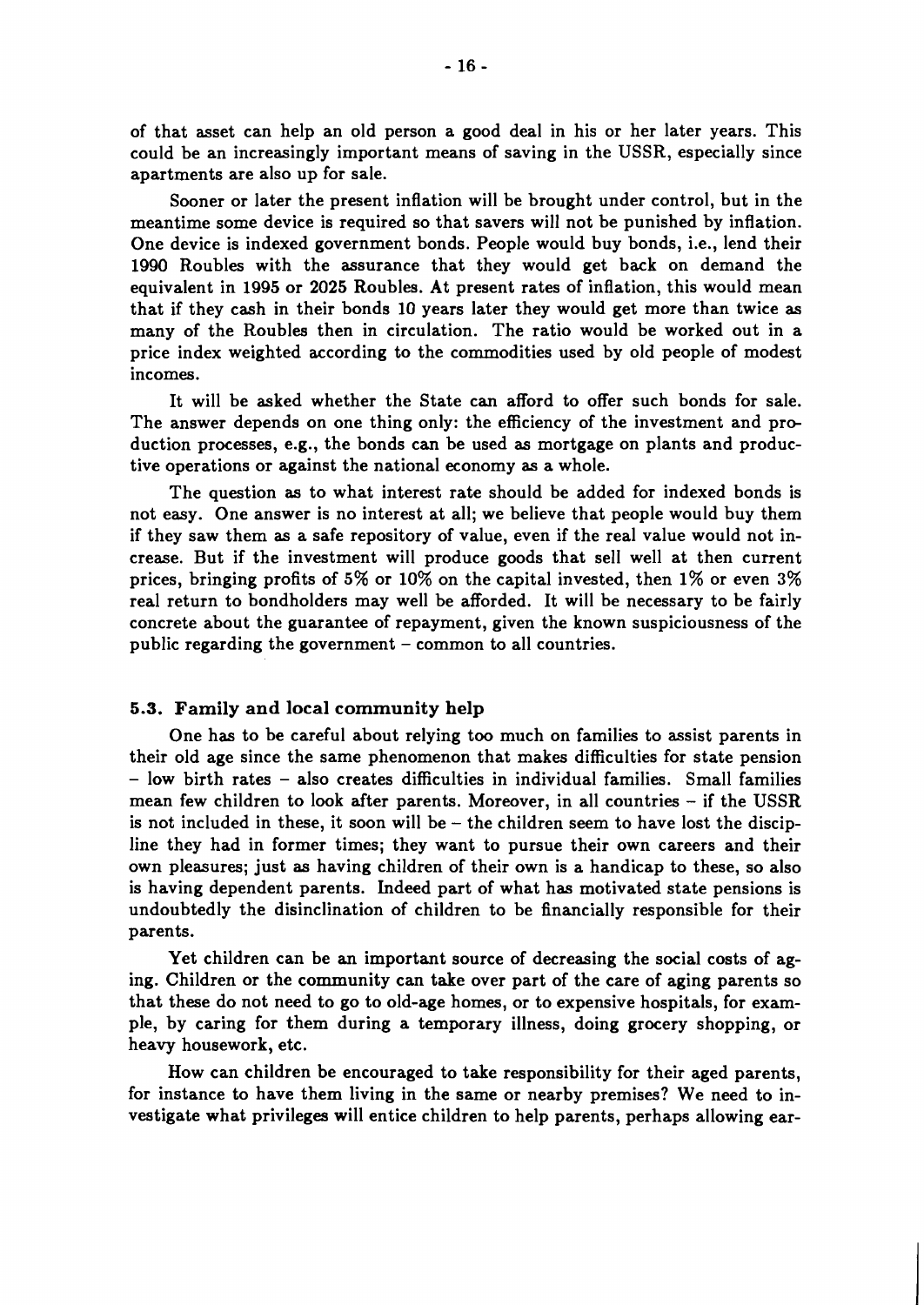lier retirement for a child who has a parent living in his premises. If the size of existing dwellings makes this impracticable, then nearby residence could be encouraged instead.

A part of the task of the Soviet authorities will be to make clear that no feasible state social security scheme will do the whole job of ensuring a good living for the old people. This also includes non-monetary aspects for which family support is of particular importance.

#### **5.4. Work for the old in protected areas of the economy**

At one time it was the old who were the repository of the community's productive knowledge; that is no longer true in most branches of activity. Technology is changing too fast in most lines of production. But the capacity of the old to learn new technologies is much greater than was believed in former times, when there was no need for such learning. We believe that re-training programs are required in many activities, and at a wide range of ages from 40 to 75. If people can be motivated to learn, they will prove unexpectedly adaptable.

Yet for those old who cannot be so motivated, or who suffer from physical or mental limitations, a host of occupations can be found that they can perform perfectly satisfactorily. Everything from night watchman on building sites to raising and selling vegetables, to certain kinds of inspection of manufactured products, could well take advantage of the diligence and reliability of many old people.

#### **6. Conclusions**

In sum, the broad concept of social security that we espouse depends on all four of the means by which old people can be supported, and not state pensions alone. People should be given the option of retiring at various ages, but the retirement at ages as young as 60 should be discouraged by low pensions for these, and much higher pensions for those willing to work longer, although certainly a prerequisite for this is the availability of enough jobs. Private saving should be encouraged, if necessary by indexed bonds, though this is a part of the solution only in the long term. Children looking after an aged parent should be offered some retirement for themselves. Those who are able to work should be encouraged to do so, either following an introduction to new technology or doing simple work. One could investigate the consequences of these various systems in the Soviet Republics.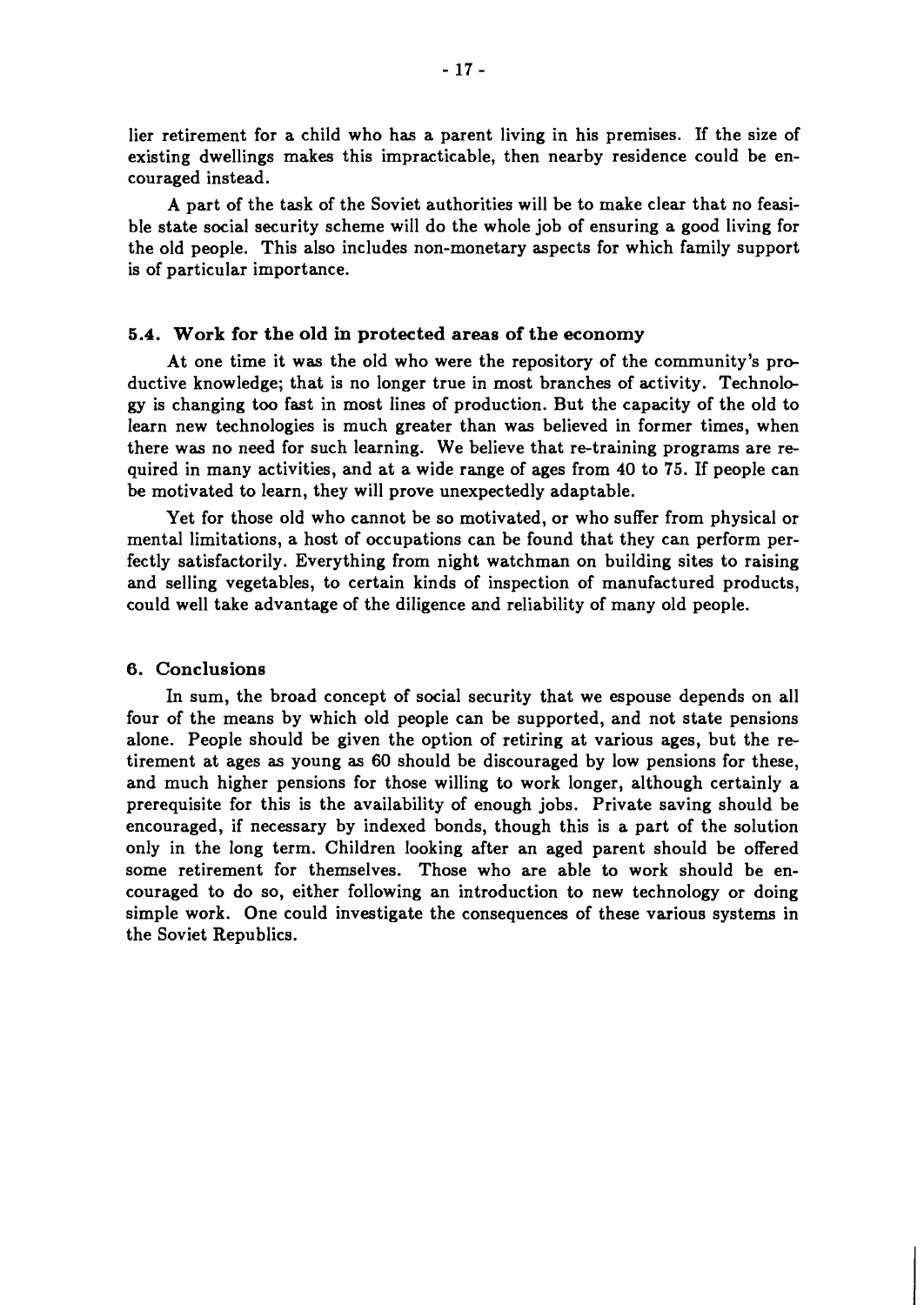# **APPENDIX FIGURES 1-14**

**Pension ratio according to three retirement ages by republic: Bottom line with squares: women 55, men 60; Middle line with crosses: men and women 60; Top line with crosses: women 60, men 65.**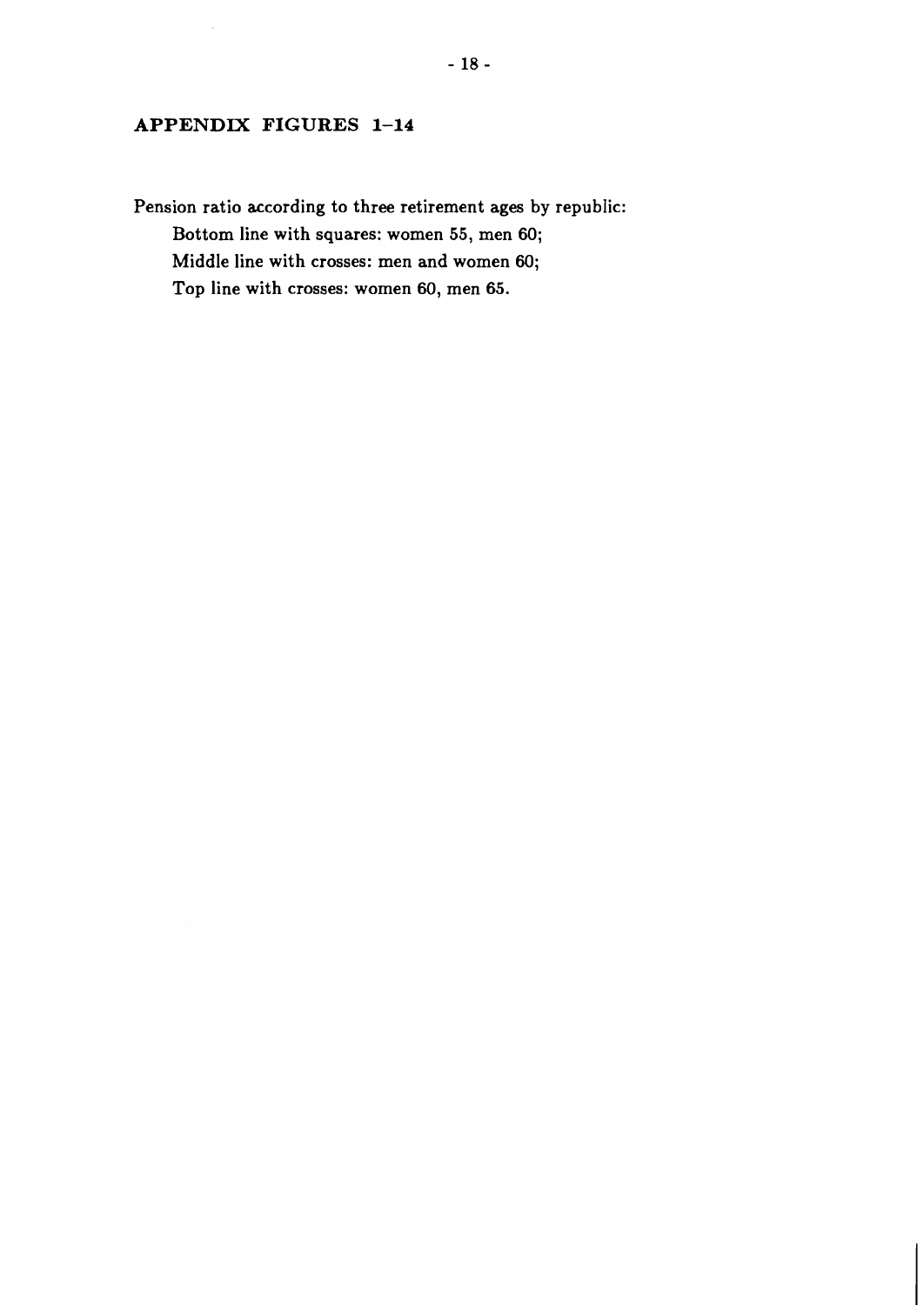# **FIGURE A.l**



**FIGURE A.2** 



Byelorussia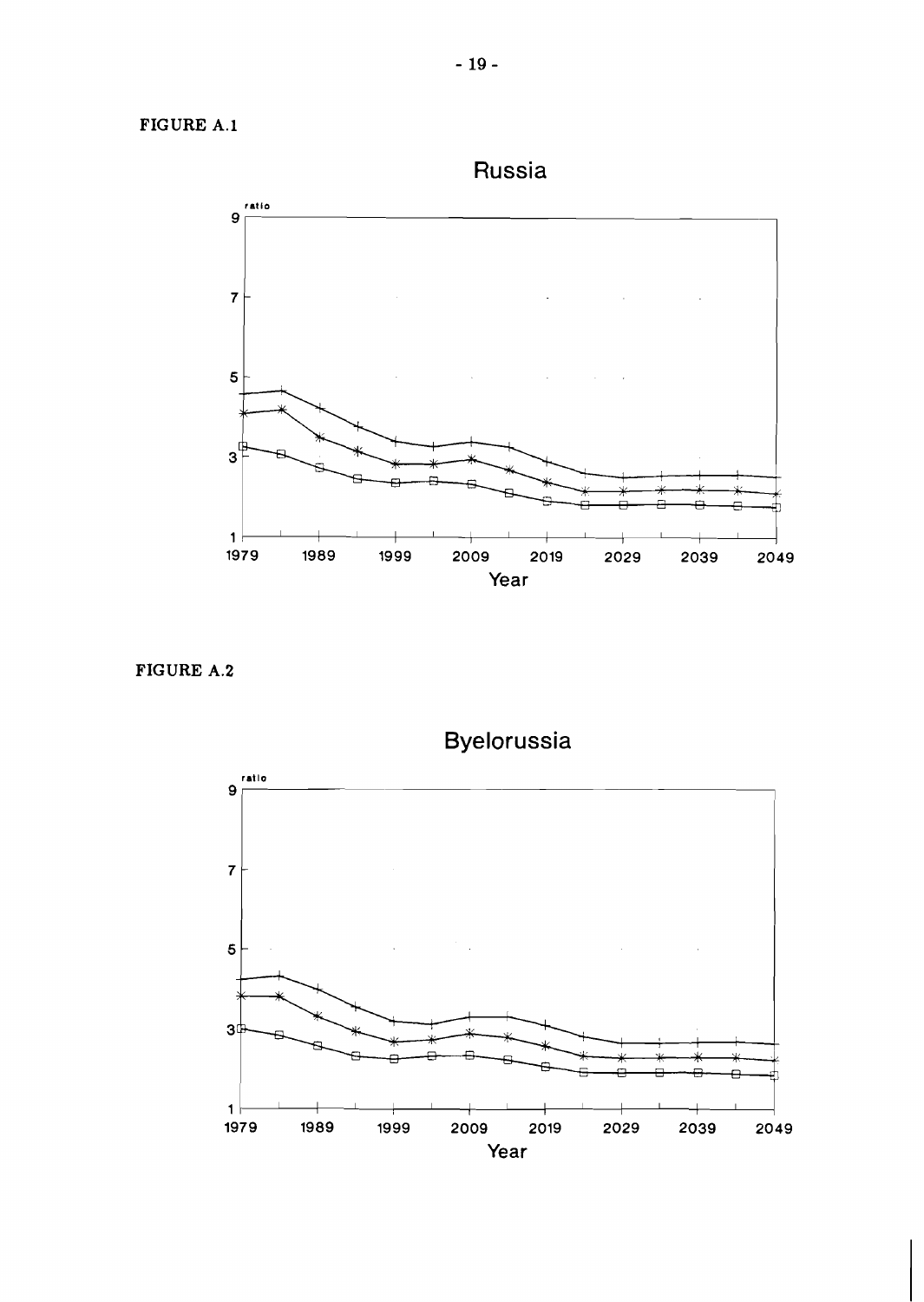ratio  $\mathbf{9}$  $\overline{7}$  $\overline{\mathbf{5}}$  $\mathbf{3}$ **ll 1979 1989 1999 2009 2019 2029 2039 2049**  Year

Kazakhstan

**FIGURE A.4** 



Georgia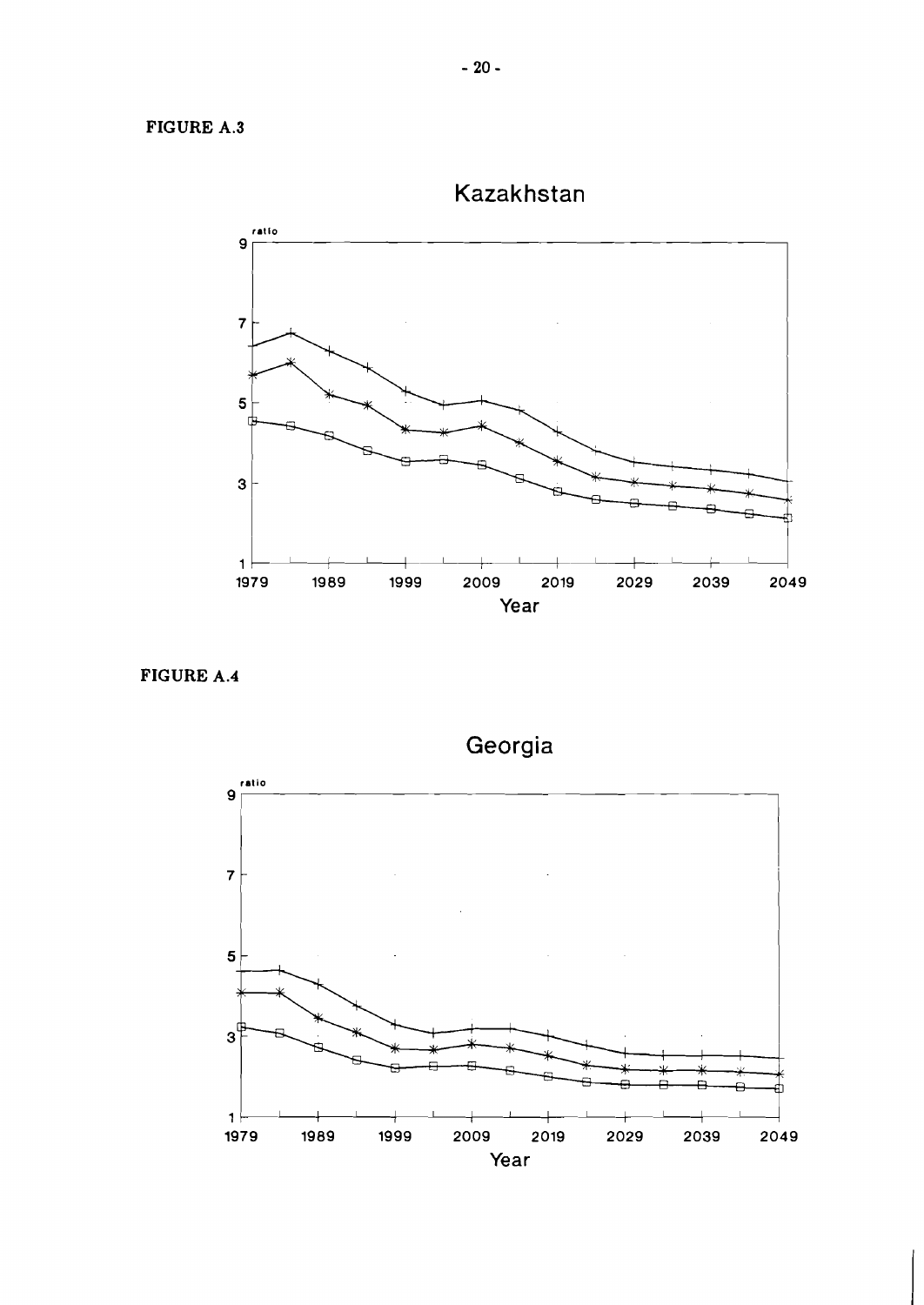

Azerbaijan

**FIGURE A.6** 



Lithuania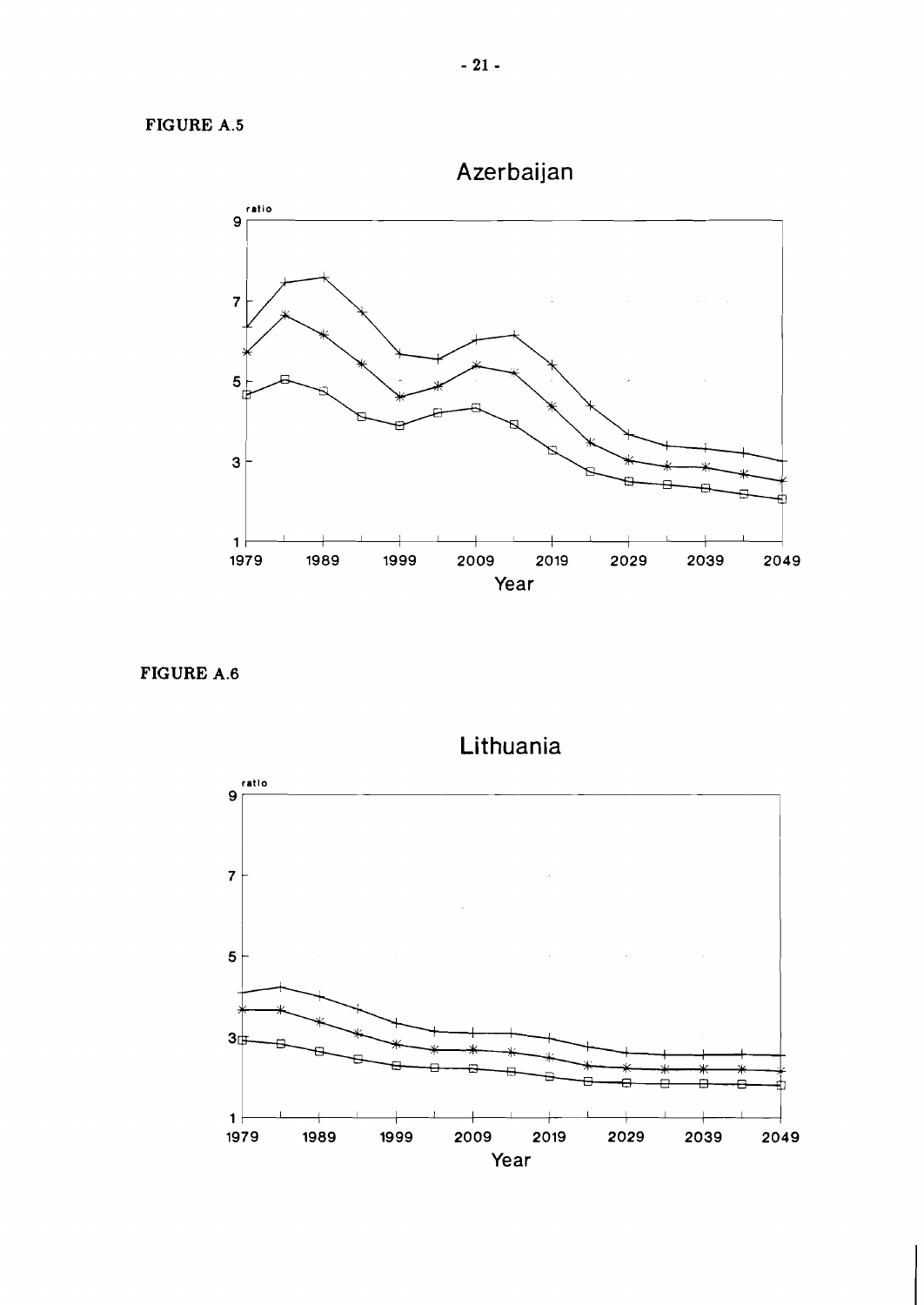

**FIGURE A.8** 

Latvia

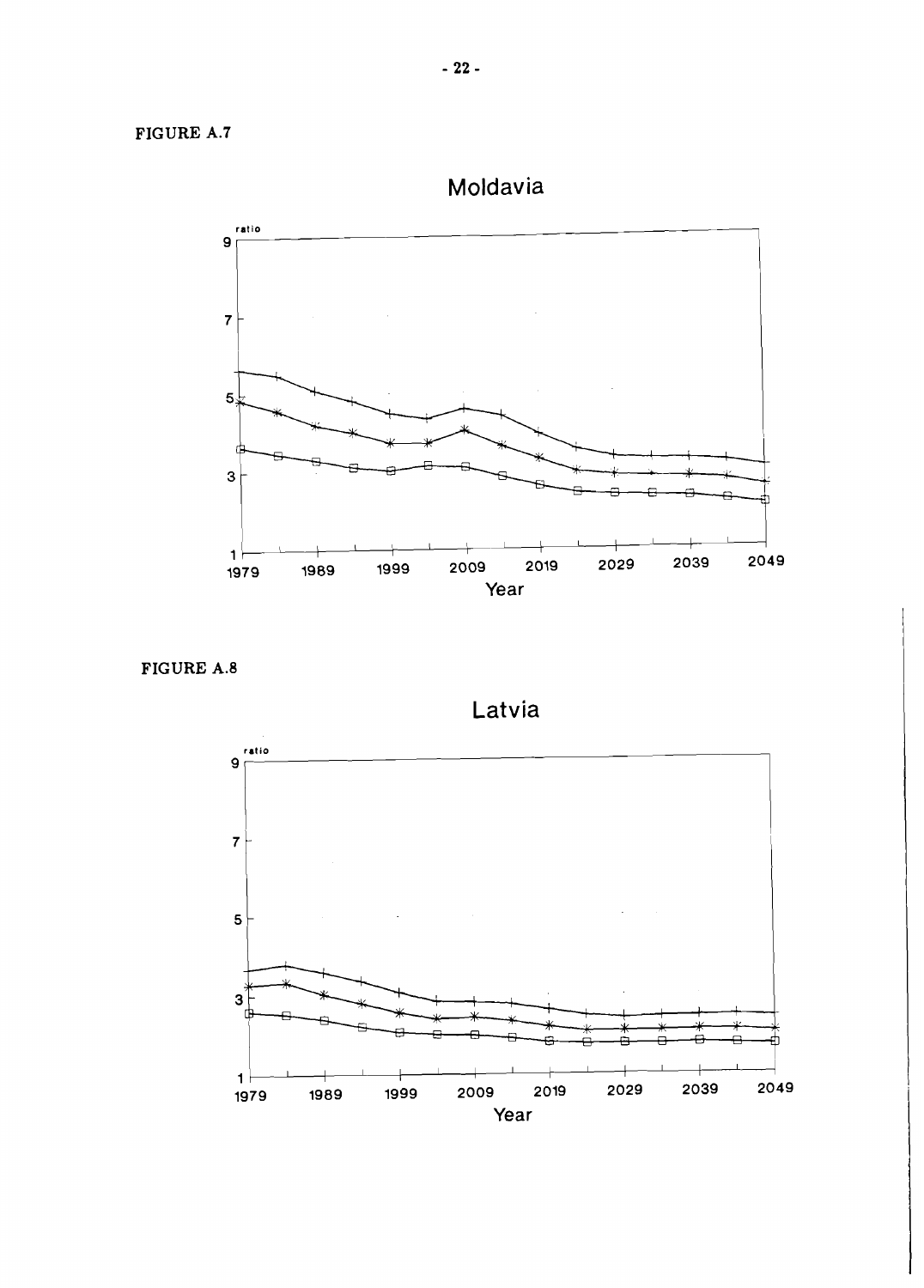# **FIGURE A.9**



**FIGURE A.10** 

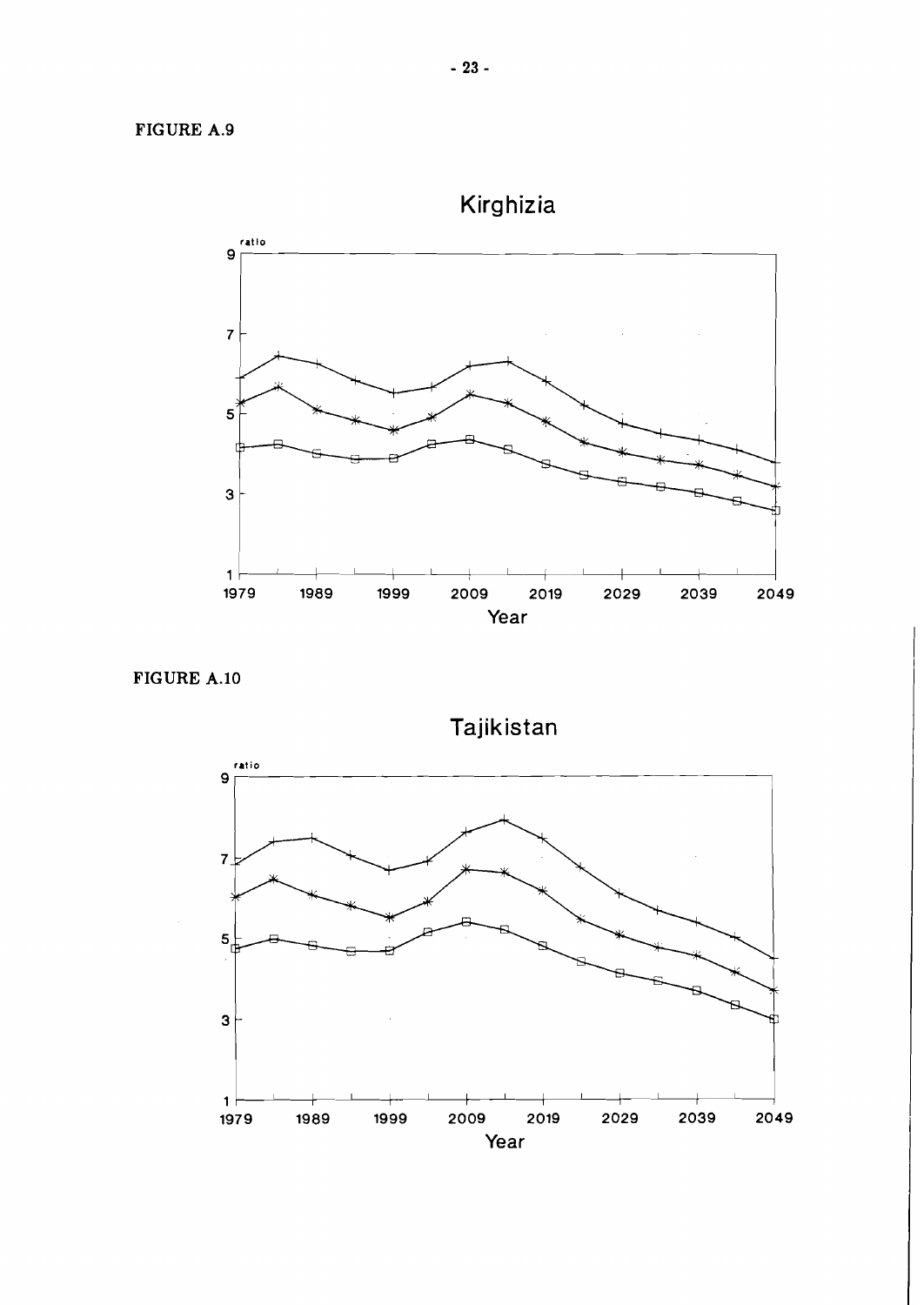**FIGURE A.ll** 

Armenia **ratio 9** <sup>r</sup>  $\overline{7}$  $5<sup>4</sup>$ 3  $\vert$  1 I I I I I I I I I I **1979 1989 1999 2009 2019 2029 2039 2049**  Year

**FIGURE A.12** 

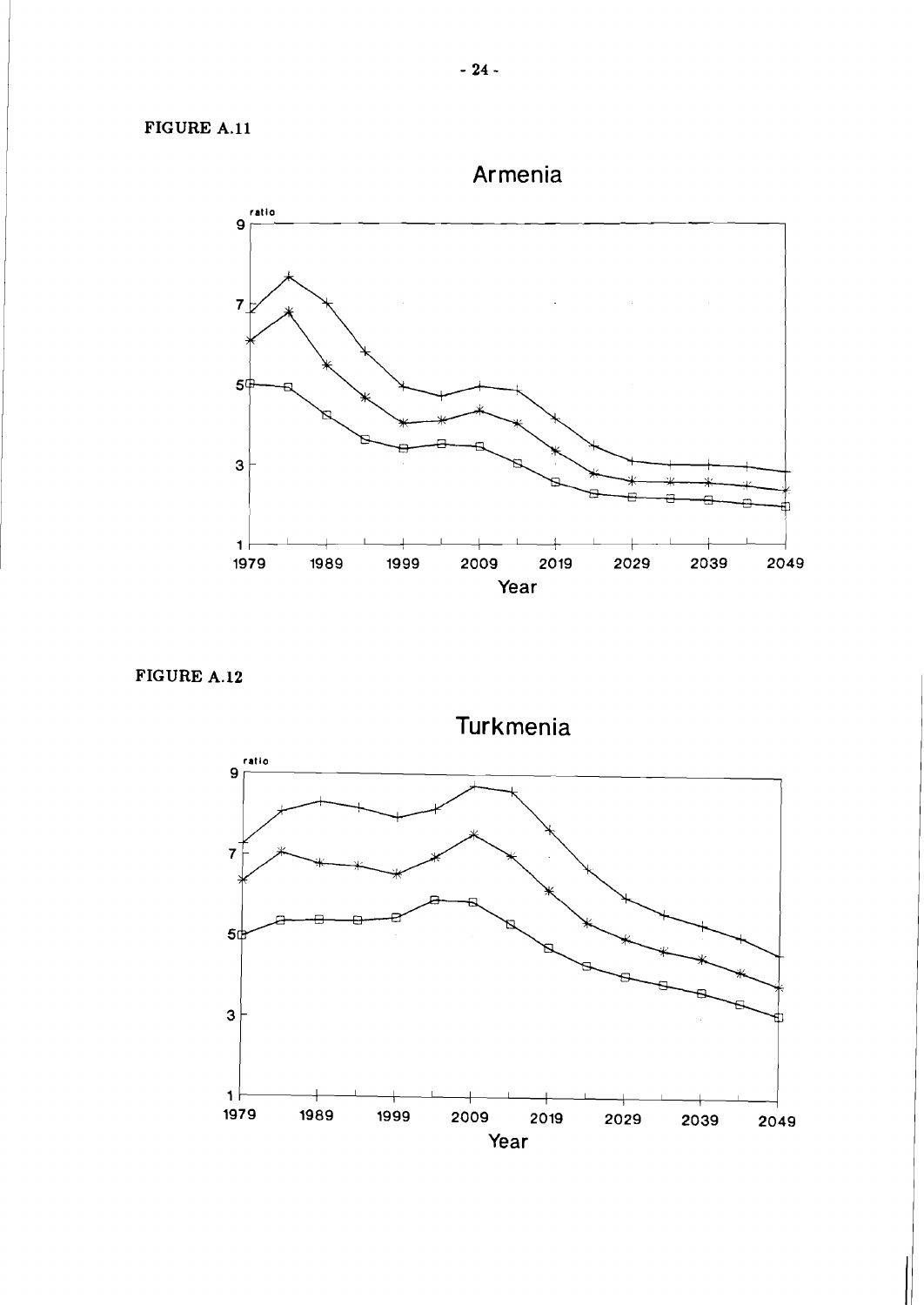Estonia



FIGURE **A.14** 



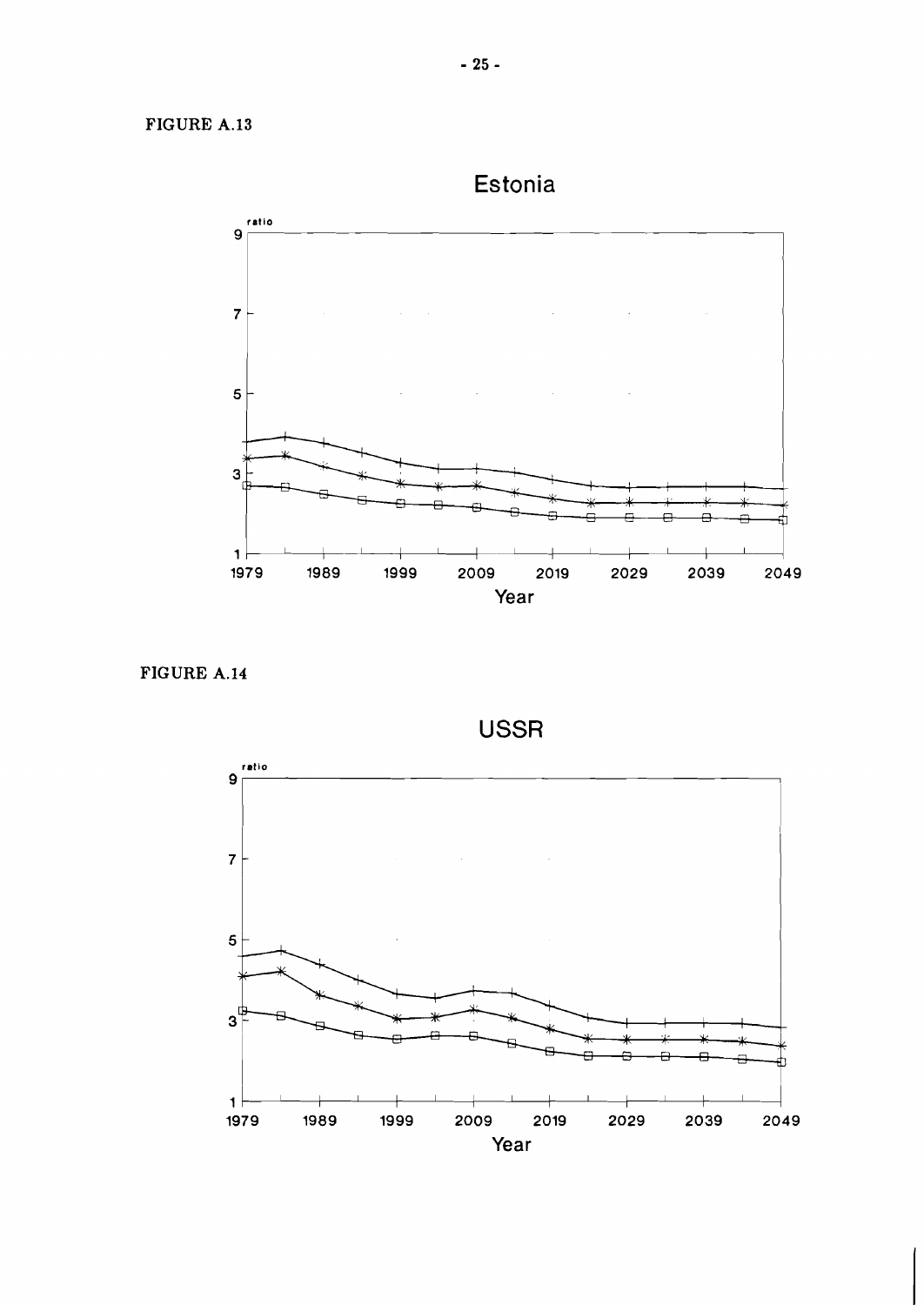1989.

1999.





**2009.** 





# **FIGURE A.15.**

Pension ratios by republic in 1989, and projected in 1999, 2009, and 2019, according to present retirement ages, **60 for women and 65 for men.**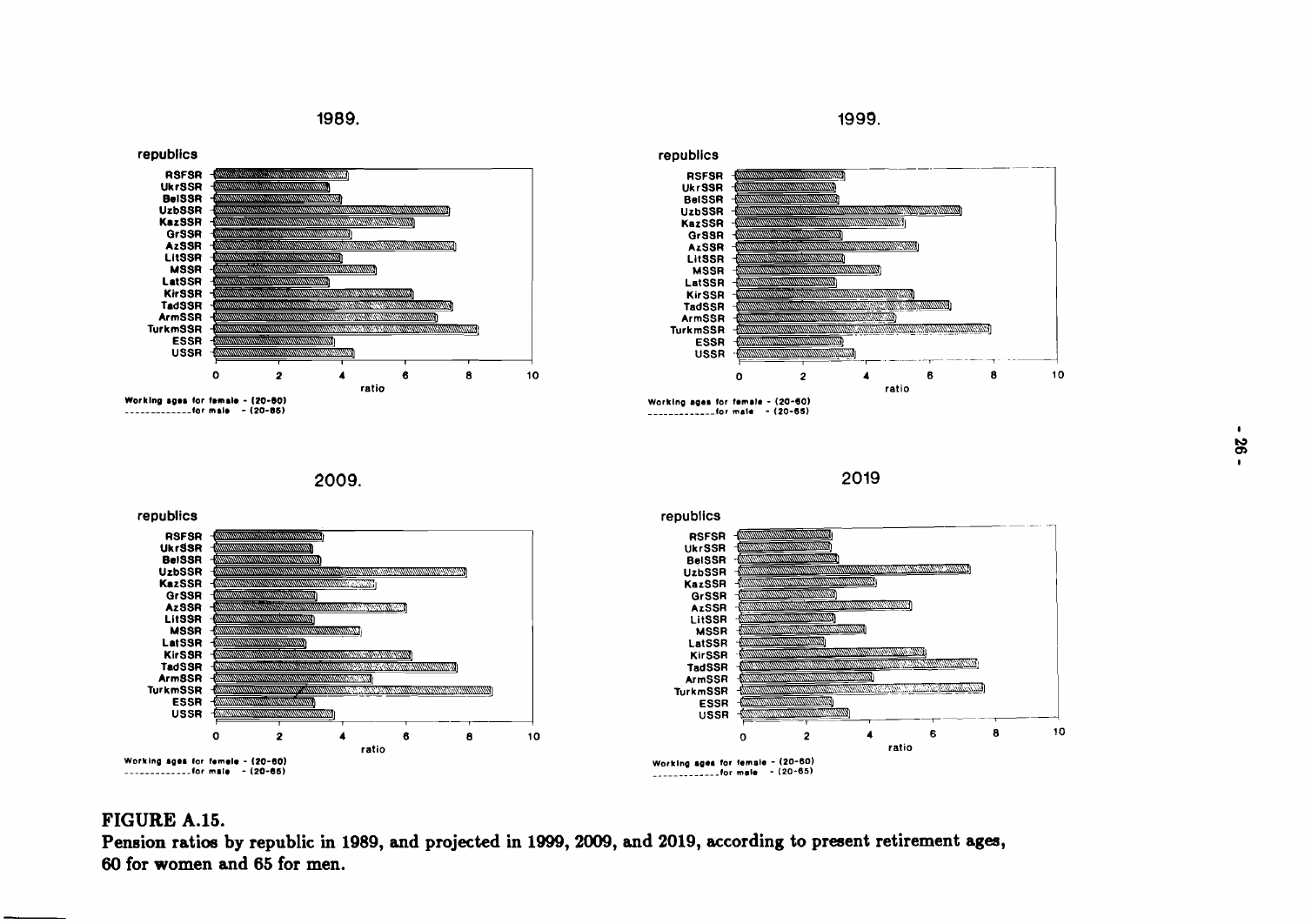

1999



**2009** 





## **FIGURE A.16.**

**Net contributors and net consumers of State pensions, estimated by proportions in total population, by republic.**  Left of zero: net consumers; right of zero: net contributors. Retirement ages 60 for men and women.